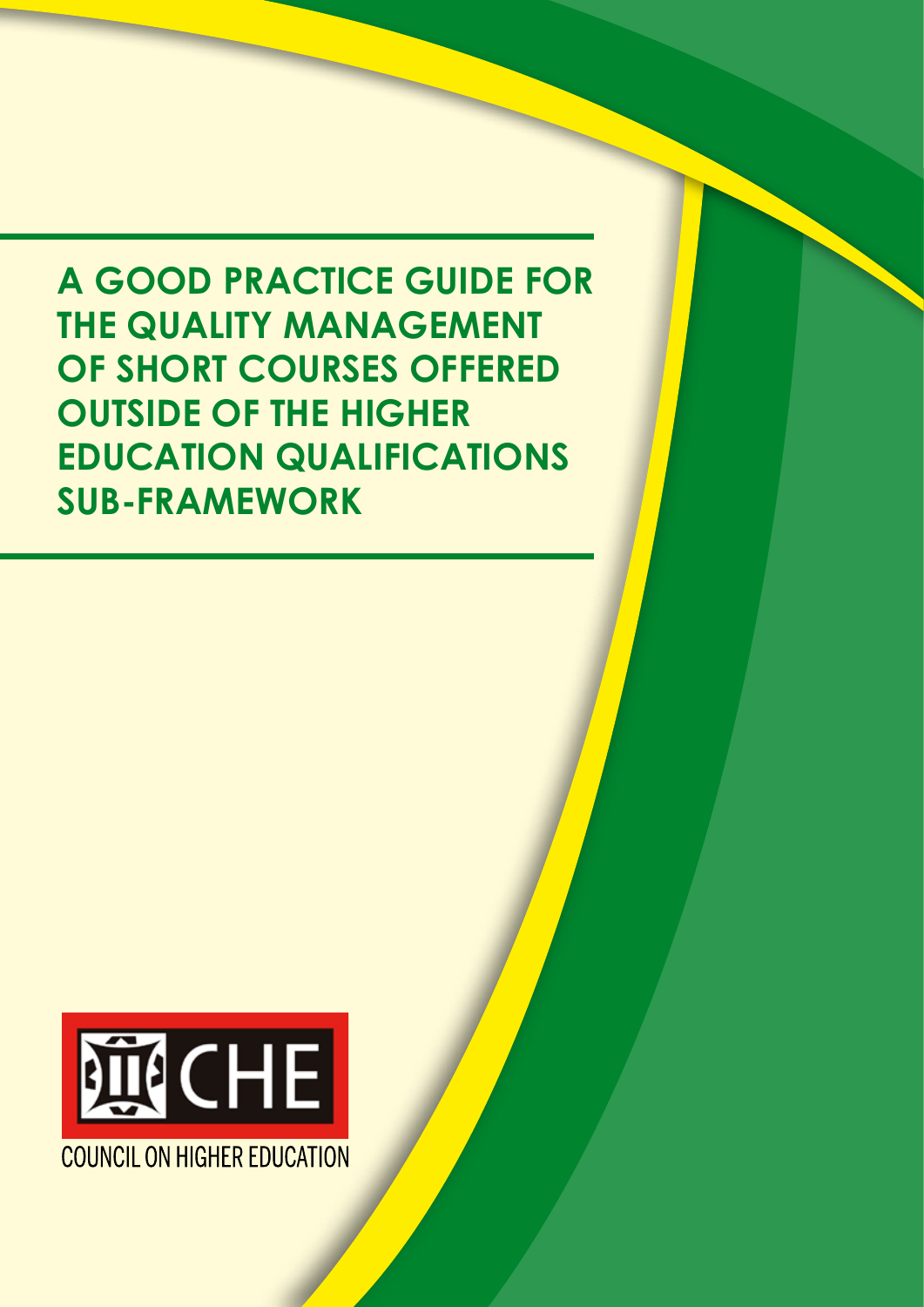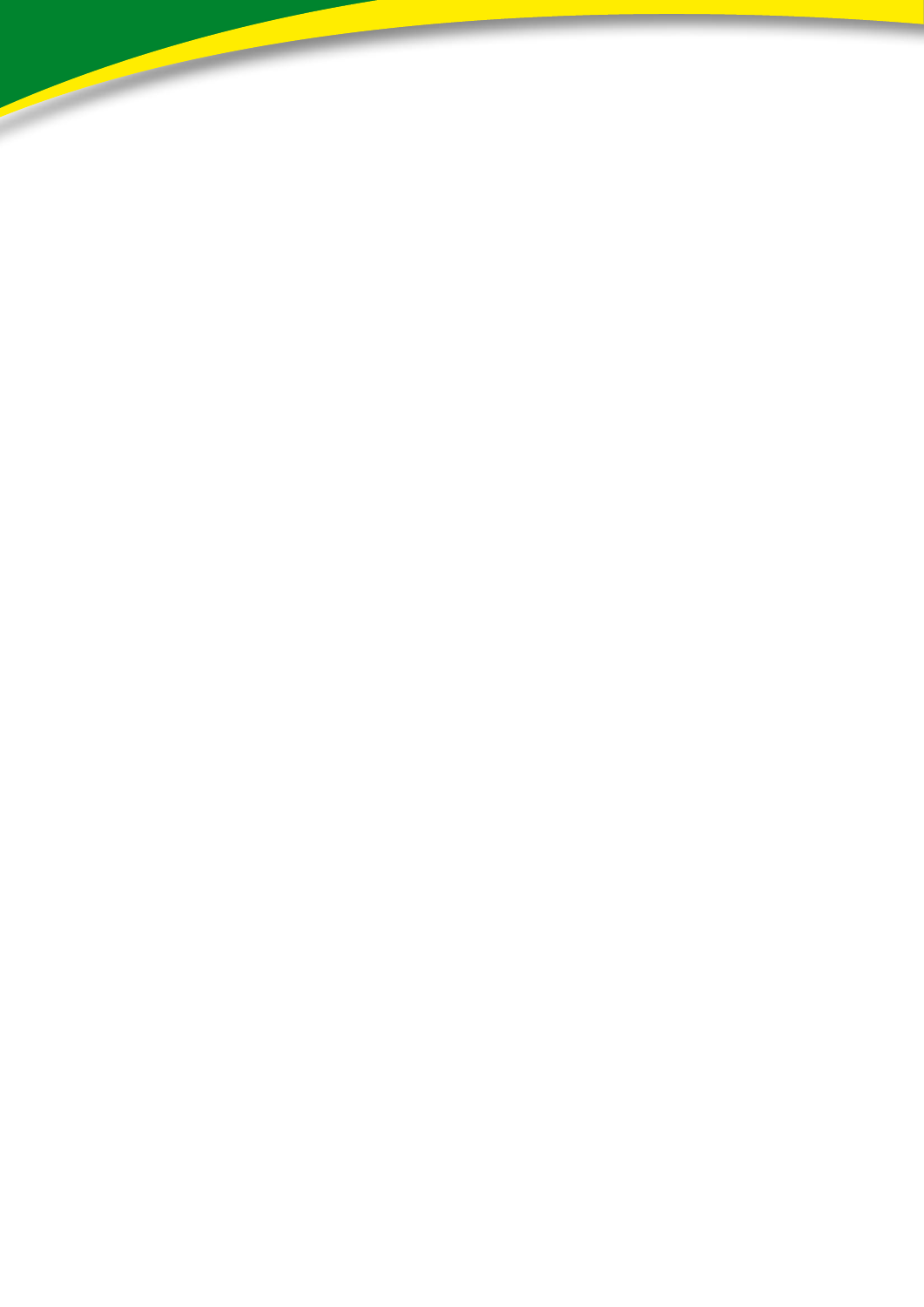

# **A GOOD PRACTICE GUIDE FOR THE QUALITY MANAGEMENT OF SHORT COURSES OFFERED OUTSIDE OF THE HIGHER EDUCATION QUALIFICATIONS SUB-FRAMEWORK**

September 2016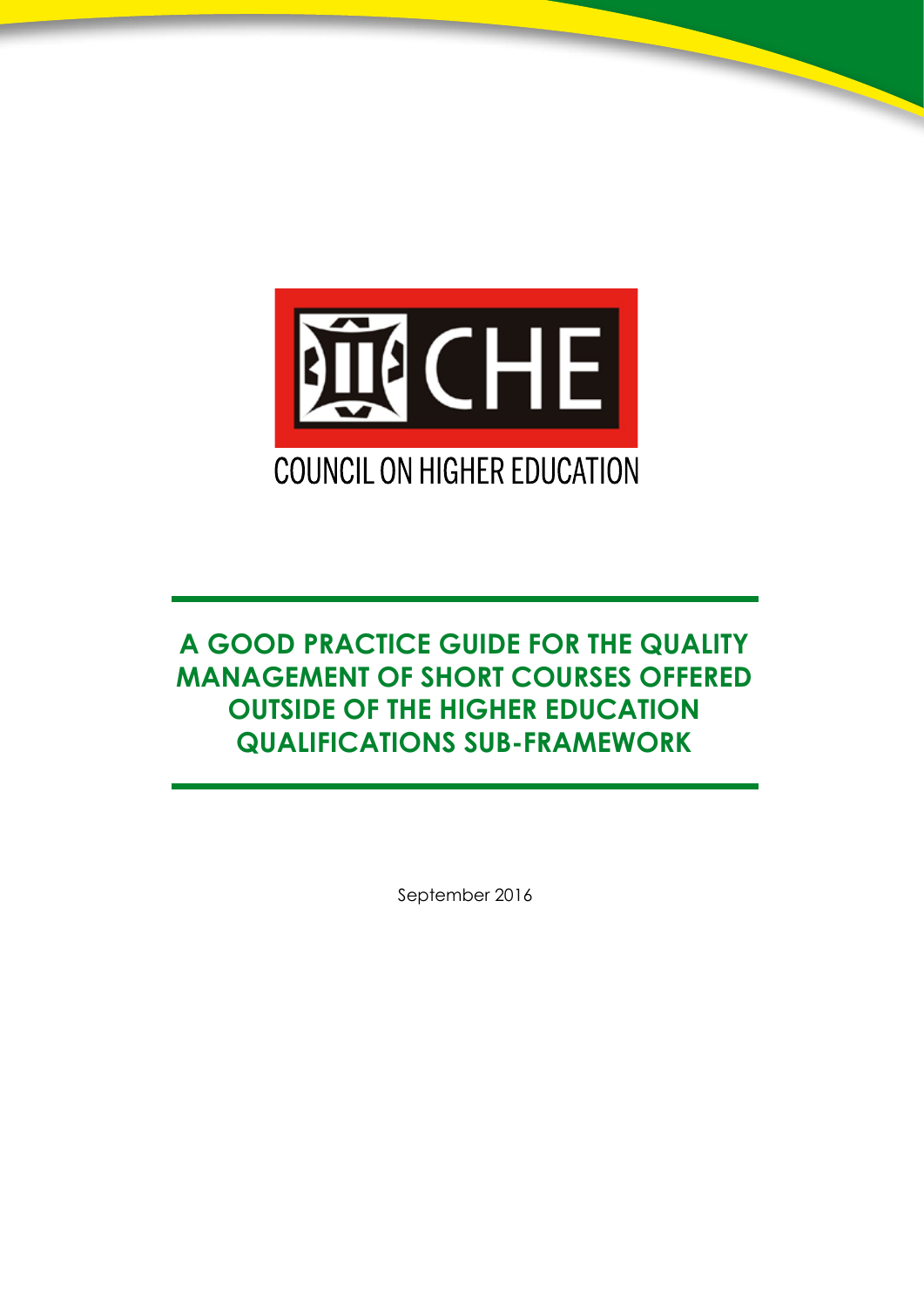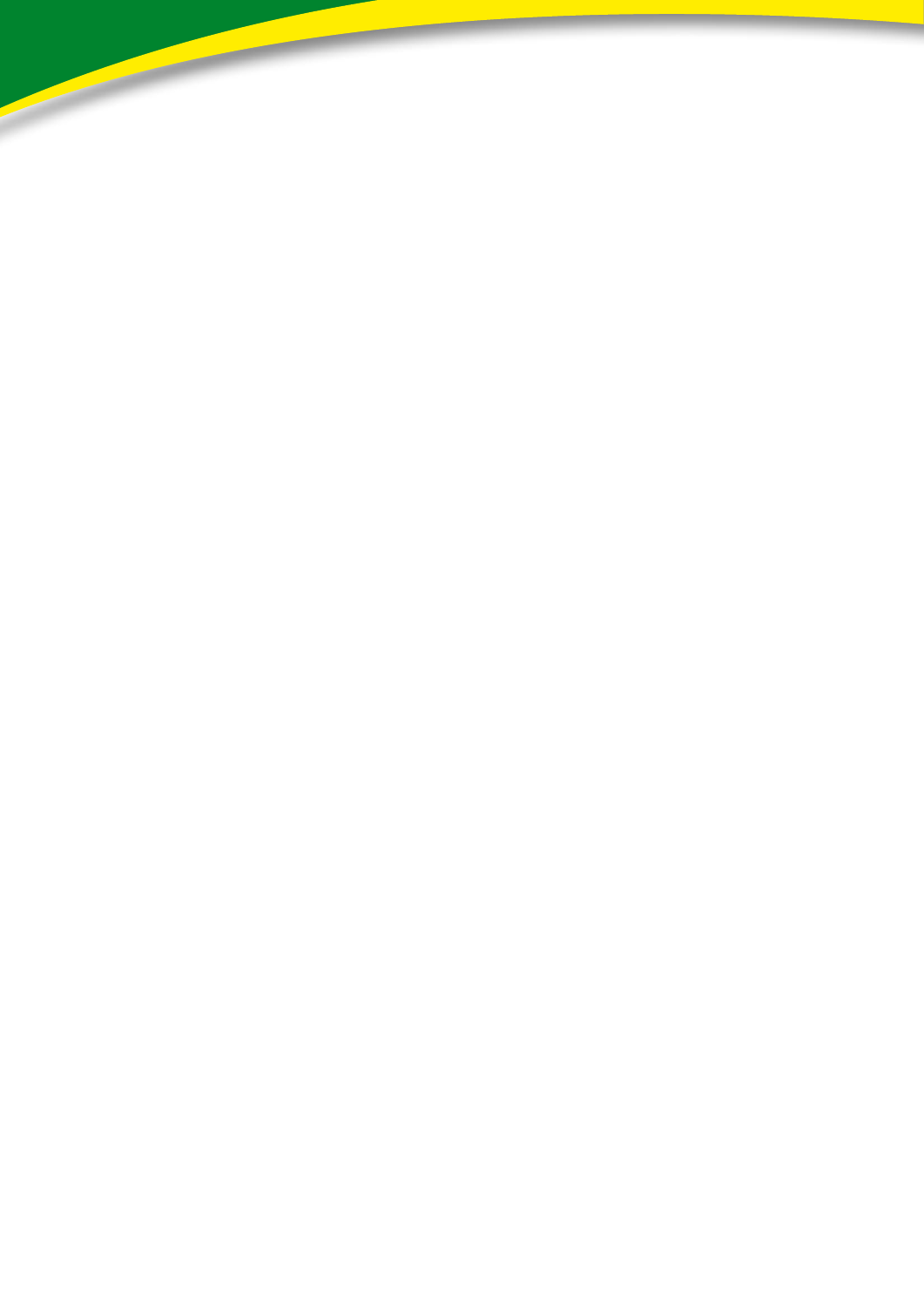# **CONTENTS**

| <b>ACKNOWLEDGEMENTS</b> |                                                                |                |  |  |
|-------------------------|----------------------------------------------------------------|----------------|--|--|
|                         | <b>FOREWORD</b>                                                |                |  |  |
|                         | <b>ACRONYMS</b>                                                |                |  |  |
|                         | <b>GLOSSARY OF TERMS</b>                                       |                |  |  |
|                         |                                                                |                |  |  |
| $\mathbf{1}$ .          | <b>INTRODUCTION</b>                                            | $\mathbf{1}$   |  |  |
| 2.                      | <b>BACKGROUND</b>                                              | 1              |  |  |
| 3.                      | <b>PURPOSE</b>                                                 | $\overline{2}$ |  |  |
| 4.                      | <b>SCOPE</b>                                                   | 3              |  |  |
| 5.                      | POLICY CONTEXT                                                 | 3              |  |  |
| 6.                      | <b>INTERNATIONAL CONTEXT</b>                                   | 4              |  |  |
| 7.                      | MINIMUM REQUIREMENTS                                           | 5              |  |  |
| 8.                      | <b>INSTITUTIONAL POLICY FRAMEWORK</b>                          | 5              |  |  |
| 9.                      | <b>GOVERNANCE AND COORDINATION</b>                             | 6              |  |  |
| 10.                     | <b>COURSE DESIGN AND DEVELOPMENT</b>                           | $\overline{7}$ |  |  |
| 11.                     | COURSE APPROVAL AND REGISTRATION                               | 9              |  |  |
| 12.                     | COURSE MARKETING, RECRUITMENT AND REGISTRATION OF PARTICIPANTS | 10             |  |  |
| 13.                     | <b>TEACHING AND LEARNING RESOURCES AND PROCESSES</b>           | 12             |  |  |
| 14.                     | ASSESSMENT                                                     | 13             |  |  |
|                         | 15. CERTIFICATION                                              | 14             |  |  |
| 16.                     | <b>RECORDS MANAGEMENT</b>                                      | 16             |  |  |
| 17.                     | MONITORING, REVIEW AND CONTINUOUS IMPROVEMENT                  | 16             |  |  |
| 18.                     | CONCLUSION                                                     | 17             |  |  |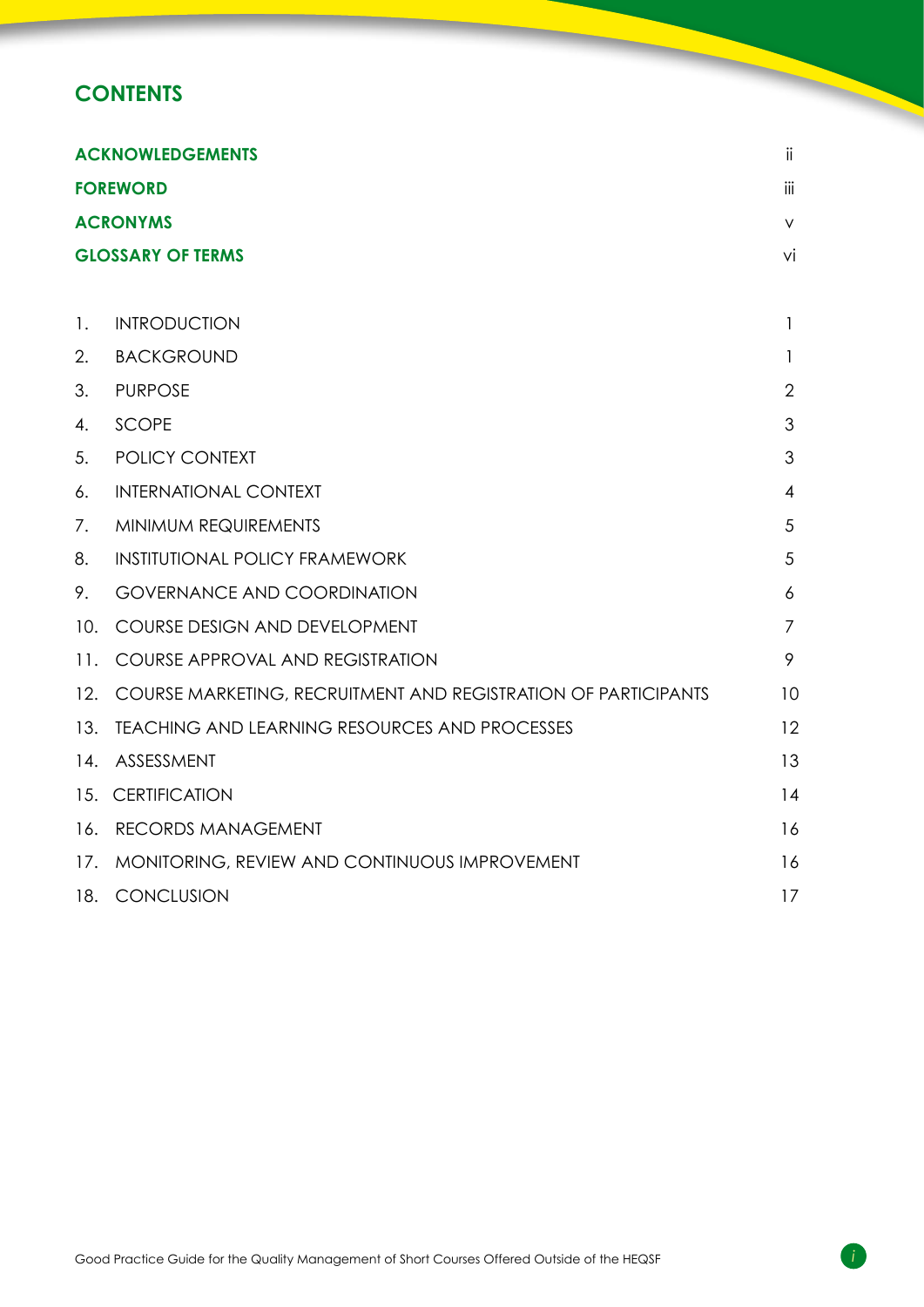# **ACKNOWLEDGEMENTS**

The need to develop the good practice guide was informed by the findings of a study that was commissioned by the CHE and undertaken by Dr Kirti Menon in 2014. The study looked at quality assurance mechanisms for short courses in public universities and in a sample of private higher education institutions.

The guide is based on research on global trends in the quality management of short courses. The research was conducted within the Quality Promotion and Capacity Development programme under the leadership of Dr Amani Saidi. The process of packaging and translating the findings of the research into a good practice guide benefitted from the guidance and oversight provided by a reference group that comprised the following experts on short courses:

- Prof Johannes Themane (University of Limpopo);
- Dr Saretha Brussow (University of the Free State);
- Dr Andile Dandala (Walter Sisulu University);
- Ms Freda Daniels (University of the Western Cape);
- Ms Yolande August (Nelson Mandela Metropolitan University); and
- Prof Kethamonie Naidoo (Council on Higher Education).

The inputs of members of senior management at the CHE, in particular Dr Denyse Webbstock, helped to further shape and crystallise the guide. An advanced draft of the good practice guide was further reviewed by four academics who added immense value to the final output. The reviewers were:

- Dr Elizabeth Walton (University of the Witwatersrand);
- Prof Peter Mulaudzi (University of Venda);
- Dr Esther Njiro (University of South Africa); and
- Dr Jody Cedras (South African Qualifications Authority).

The penultimate draft served at a full meeting of the Higher Education Quality Committee (HEQC) where it also received further constructive inputs.

The contribution made by all the above individuals, group and committee, is greatly appreciated.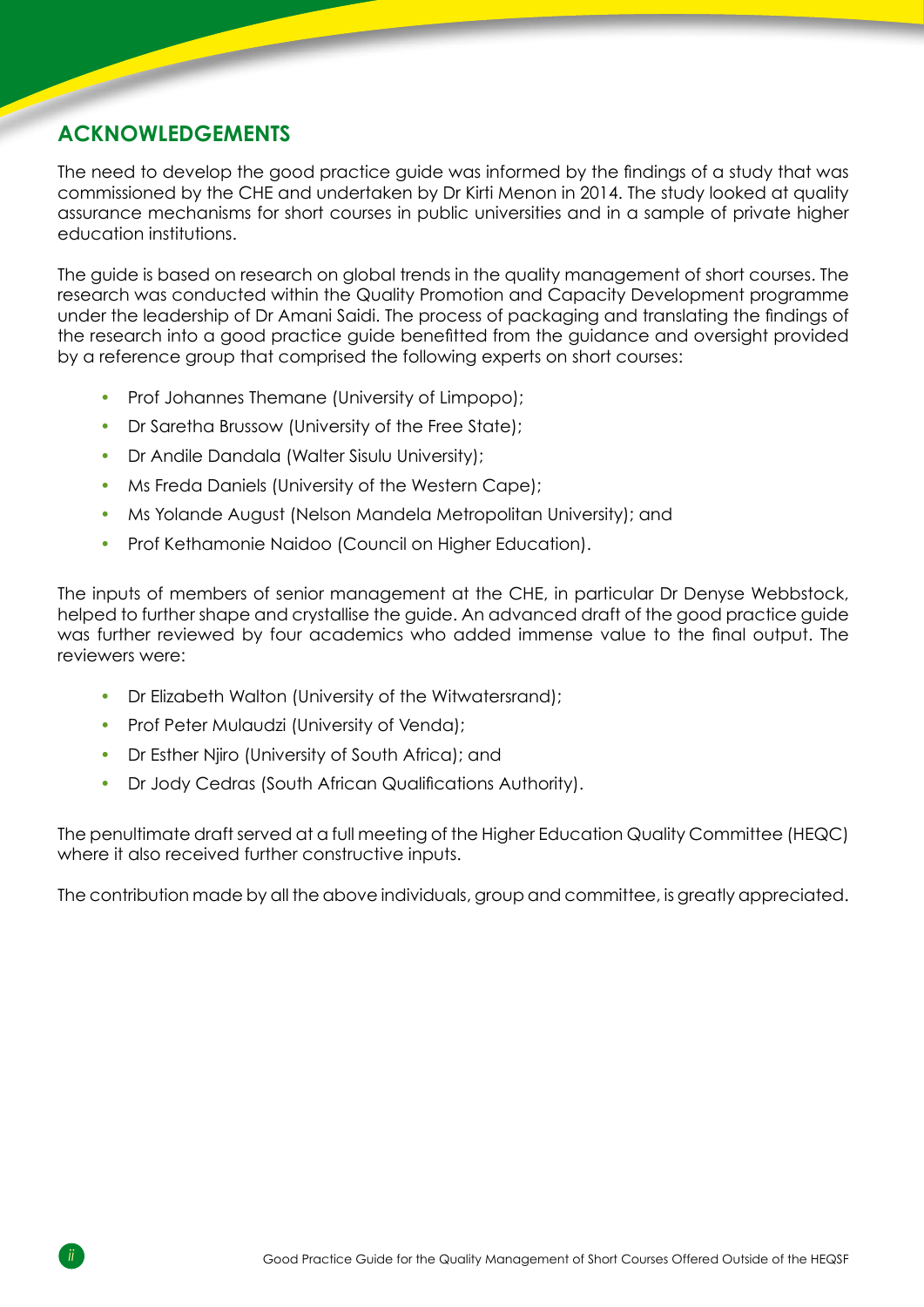#### **FOREWORD**

The Council on Higher Education (CHE) was established under the provisions of the Higher Education Act 101 of 1997 (as amended). The Act stipulates that part of the mandate of the CHE is to (i) promote quality assurance in higher education; (ii) audit the quality assurance mechanisms of higher education institutions; and (iii) accredit programmes of higher education. The Higher Education Quality Committee (HEQC), the permanent committee of the CHE, interpreted the first element of this part of the mandate as constituting the promotion of quality among providers of higher education in order to catalyse the development of quality awareness and quality responsiveness at the institutional level (HEQC Founding Document, 2001). The development of good practice guides is one practical and effective way to fulfil this quality promotion mandate, and it is within this context that the CHE has developed this specific good practice guide.

Universities and private higher education institutions are engaged in offering short courses that do not lead to qualifications or part qualifications on the Higher Education Qualifications Sub-Framework (HEQSF). These courses serve different developmental purposes to the participants. To the institutions themselves, the offering of such short courses provides an avenue for community or societal engagement and income generation. The income generation imperative, it would appear, is in ascendancy, given the resource constrained environment in which institutions have to operate.

As institutions are being called upon to meet the rapidly increasing demand for short courses, this has impelled the need for a guide that sets and defines minimum quality requirements for short courses. This guide is intended to assist institutions to put the necessary quality management mechanisms in place in order to ensure that the short courses they develop and offer are of value to the participants, their sponsors and other relevant stakeholders. In addition to setting minimum quality requirements, the guide also presents the key principles and good practices associated with each minimum requirement; and these articulate what needs to be done at institutional level in order to ensure that the minimum requirements are met. The principles and practices in the guide provide a basis for some degree of standardisation across the sector. This, in turn, could lead institutions to recognise each other's short courses when considering applications for access or advanced standing through the route of recognition of prior learning (RPL). This clearly would be a positive development which will serve to reinforce the aspiration towards an integrated higher education system.

The development and release of this good practice guide is timely because the CHE's own study in 2014 found that while universities and private higher education institutions were very active in offering short courses, not all of them had put in place mechanisms for the quality assurance of their short course offerings. The study further revealed that, among those institutions that had mechanisms in place, the nature of such mechanisms as well as the intensity and rigour with which they were implemented, varied considerably. This state of affairs often gave rise to stakeholder complaints about the quality, and therefore value, of the short courses offered by some higher education institutions. It is of utmost importance that each institution makes use of this good practice guide to put in place and implement a sound quality management regimen for its short course offerings in the interests of accountability, in fulfilment of its raison d'être, and the pursuit of its strategic objectives. It is also our view that the reputation of an institution will either rise or decline in relation to its short course offerings. To neglect this will no doubt come at a heavy cost.

 $\overline{\phantom{a}}$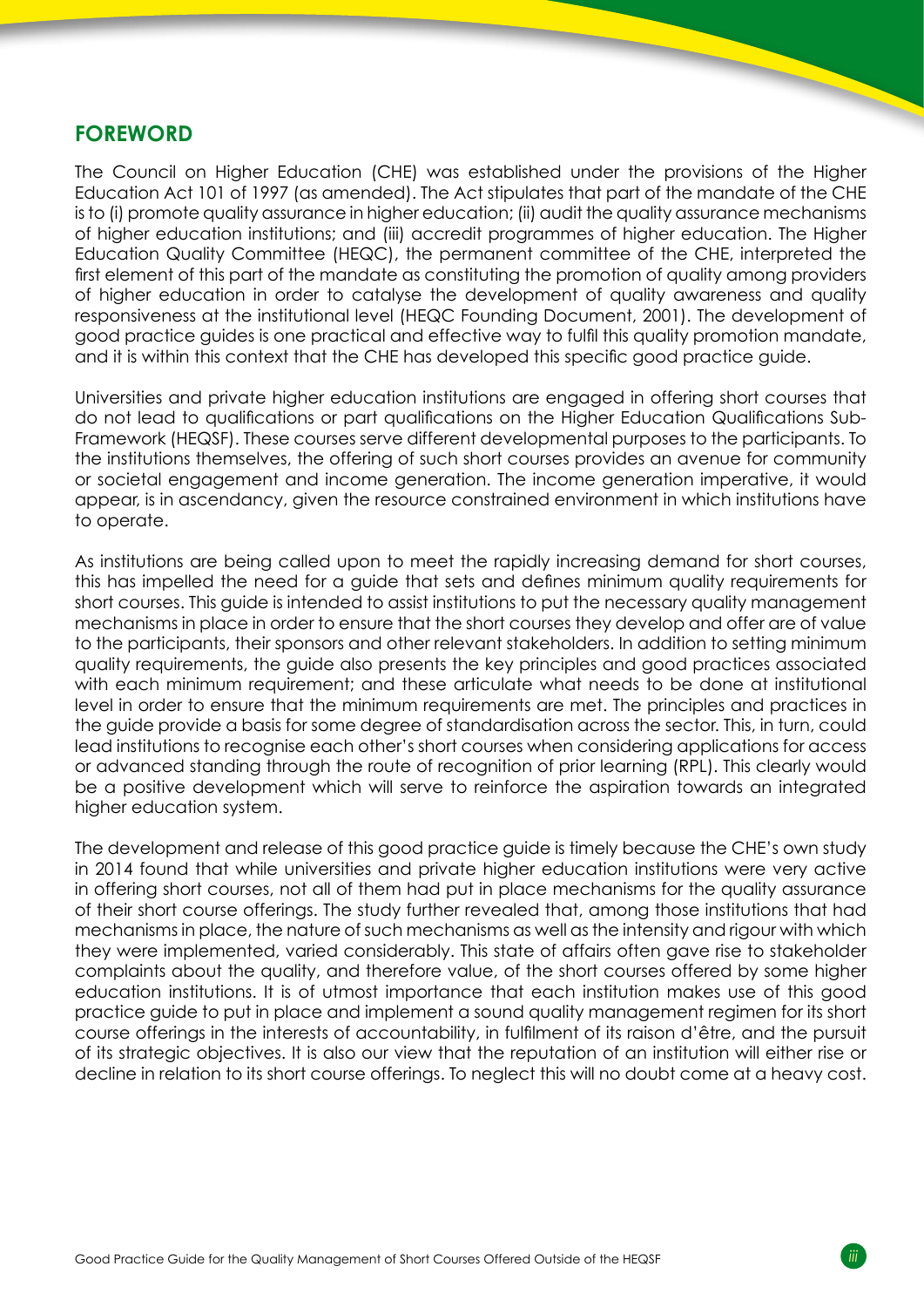Good practice guides are normally 'living documents' that get adapted as the higher education landscape changes, particularly in response to concomitant changes in policy, legislation and technology. This specific good practice guide is no exception to this phenomenon. It should therefore be considered as a 'living document' which will be updated as and when necessary. To this end, users are encouraged to provide feedback to the CHE on their experiences in translating the guide into practice at the institutional level.

Prof Narend Baijnath Chief Executive Officer 01 September 2016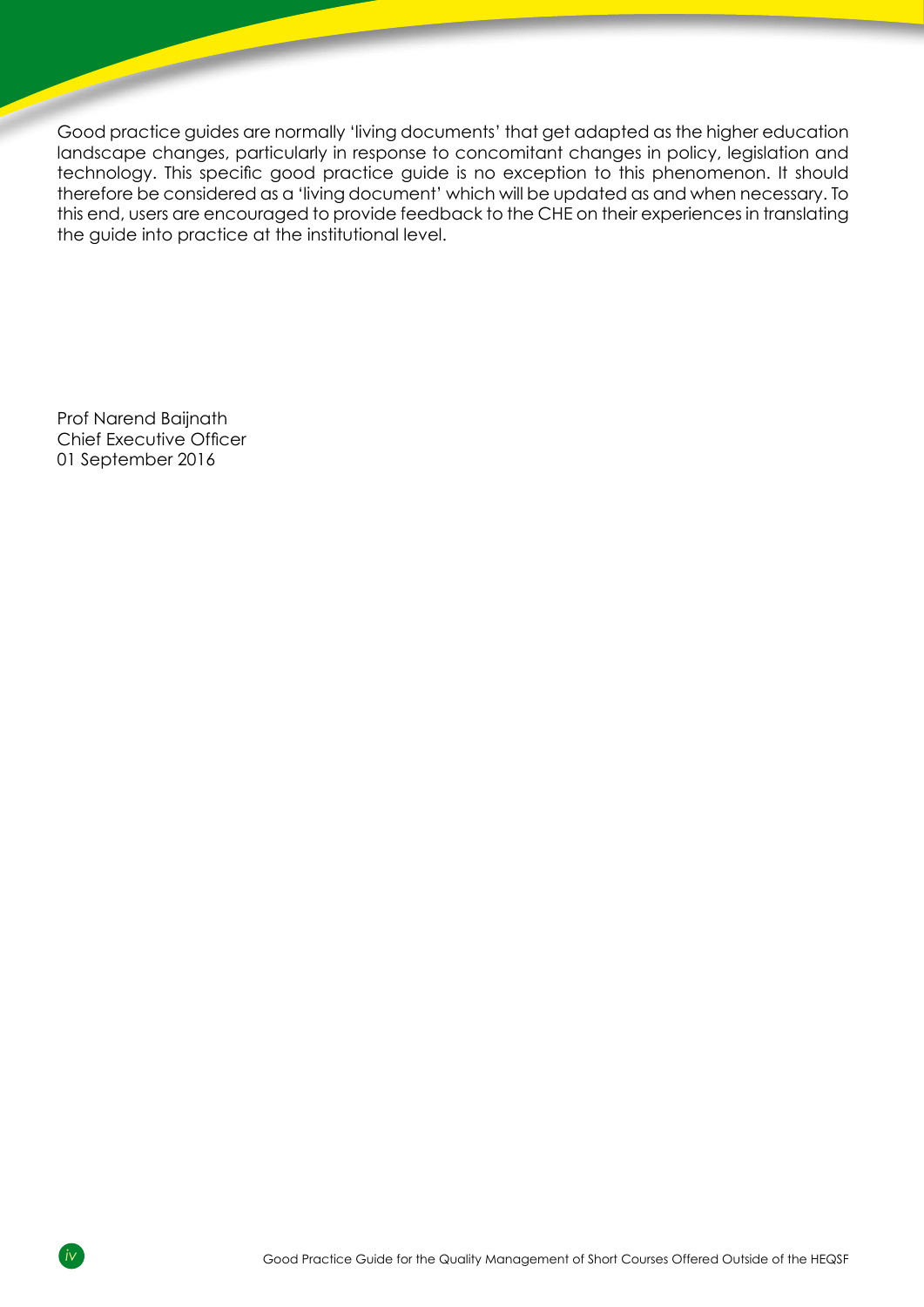# **ACRONYMS**

| <b>BAC:</b>   | <b>British Accreditation Council</b>                 |
|---------------|------------------------------------------------------|
| CHE:          | Council on Higher Education                          |
| ETQA:         | <b>Education and Training Quality Assurer</b>        |
| HEQC:         | <b>Higher Education Quality Committee</b>            |
| <b>HEQSF:</b> | <b>Higher Education Qualifications Sub-Framework</b> |
| ICT:          | Information and Communication Technology             |
| NQF:          | <b>National Qualifications Framework</b>             |
| <b>NLRD:</b>  | National Learners' Records Database                  |
| SAQA:         | South African Qualifications Authority               |
| SETA:         | Sector Education and Training Authority              |
| SOP:          | <b>Standard Operating Procedure</b>                  |
| QC:           | <b>Quality Council</b>                               |
| <b>RPL:</b>   | Recognition of Prior Learning                        |

 $\overline{\phantom{a}}$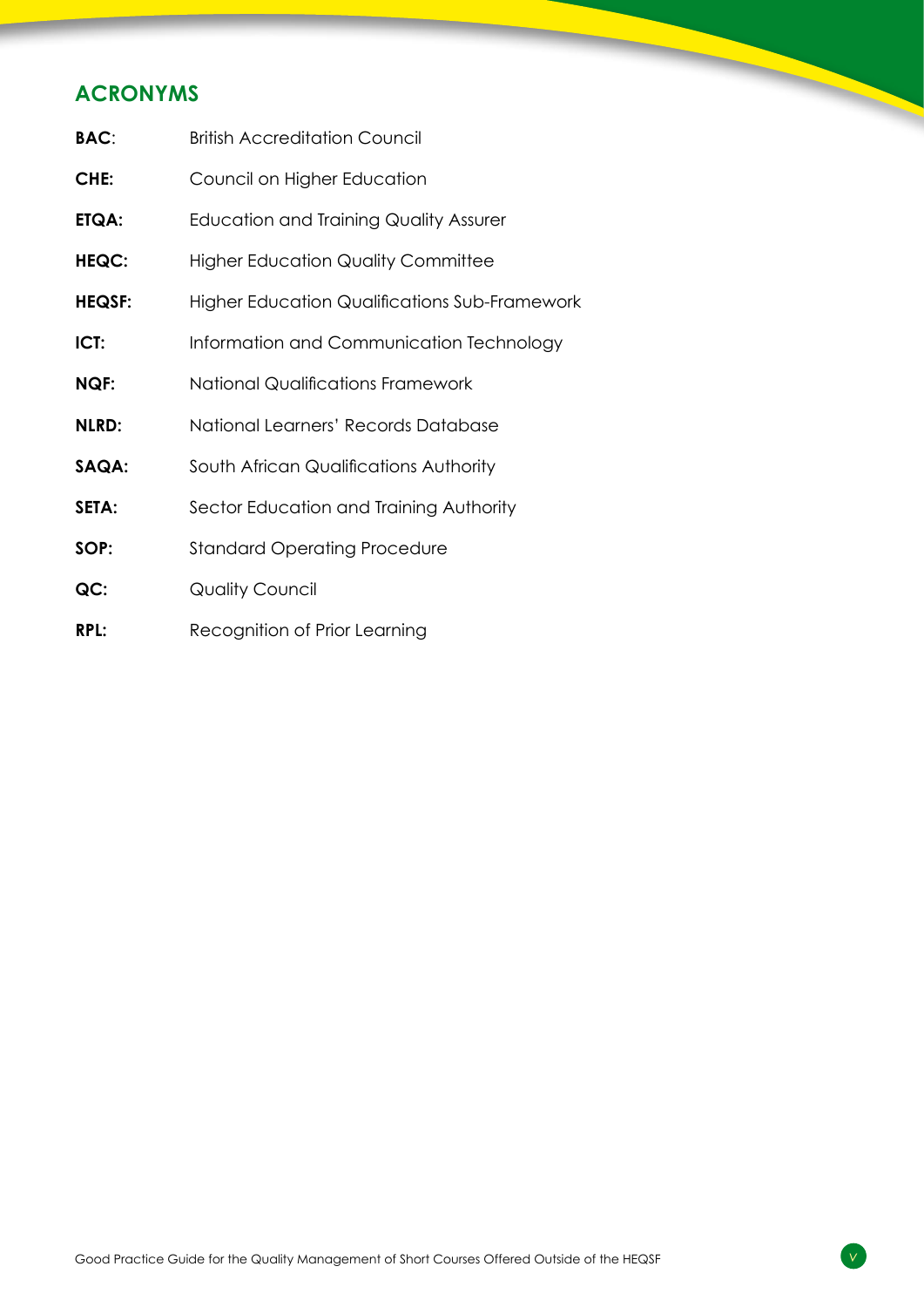# **GLOSSARY OF TERMS**

**Access** refers to eligibility for admission to or entry into an educational programme.

**Advanced standing** is the status granted to a student for admission to studies at a higher level than the student's prior formal studies would have allowed. A common example of advanced standing is 'exemption' that a student is granted from modules at a particular level of a programme.

**Benchmarking** is a process of comparing programmes or courses in an institution against similar ones in other institutions, to assess their parity in terms of quality, standards, levels and other specified features.

**Good practices** are approaches, methods, techniques or ways of doing things that are generally accepted as being correct or more effective in delivering desired results or outcomes in a particular industry or profession.

**Higher Education Qualifications Sub-Framework** is the sub-framework of the National Qualification Framework which is focused on higher education qualifications. It is developed and managed by the Council on Higher Education under the aegis of the South African Qualifications Authority.

**Learning outcomes** are contextually demonstrated results of specific learning processes. They include knowledge, skills, values and attitudes.

**Life-long learning** is learning that is flexible, diverse and available to individuals at different stages of their lives, in different places and within different contexts. It empowers individuals with learning tools, general and work-related knowledge and skills, inter-cultural and multi-cultural competencies, a sense of personal development, and self-actualisation.

**Quality** embodies meeting the minimum standards of education; fitness for purpose in the context of mission differentiation of institutions within a national framework; value for money; and transformation in the sense of developing the personal capabilities of individuals, as well as advancing the agenda for social change.

**Quality assurance** refers to the processes of ensuring that specified standards or minimum requirements of quality in education are met.

**Quality management** is the sum of institutional arrangements for assuring, supporting, developing and enhancing, as well as monitoring the quality of teaching and learning, research, and community engagement.

**Recognition of prior learning** refers to the principles and processes through which the prior knowledge and skills of an individual are made visible, mediated and assessed for the purposes of alternative access and admission to educational programmes, recognition and certification, or further learning and development.

**Short courses** are short learning programmes offered by higher education institutions outside their formal structured undergraduate and postgraduate programmes and they, therefore, do not lead to qualifications on the Higher Education Qualifications Sub-Framework (HEQSF). They serve a range of social and educational purposes, including improving or refreshing participants' knowledge and skills in a particular field, improving participants' readiness for specific formal higher education programmes, continuing professional development, learning to use technology, personal fulfilment, social development and good citizenship, to mention a few.

**Short course participants** (or 'participants') refer to individuals or groups of individuals who register for, and attend short courses to learn and acquire knowledge, skills, competencies and the desired attitudes or behaviour.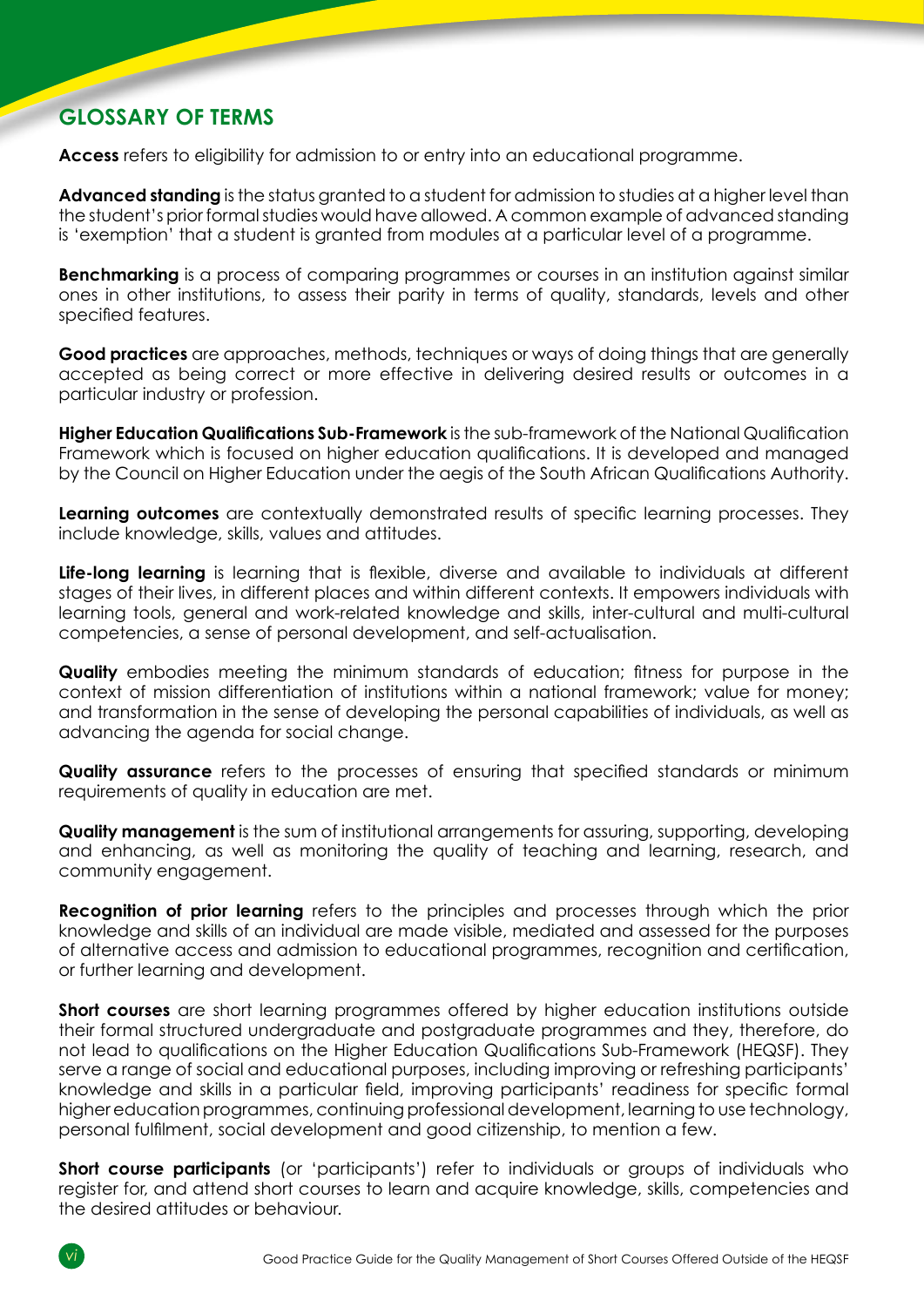# **1. INTRODUCTION**

- 1.1 A study commissioned by the Council on Higher Education (CHE) in 2014<sup>1</sup> found that universities and private higher education institutions are actively involved in providing a wide range of short courses which do not lead to qualifications on the Higher Education Qualifications Sub Framework (HEQSF).
- 1.2 The study found that not all higher education institutions had put in place mechanisms for the quality assurance of their short course offerings. It also found that there were substantive differences in the actual practices among those institutions that had some quality assurance mechanisms in place. The intensity and rigour with which the quality assurance mechanisms were being implemented also varied significantly among the institutions.
- 1.3 The study therefore recommended that the CHE develops a good practice guide for the quality management of short courses which could be used by all providers across the higher education sector. This recommendation, together with the increasing stakeholder concerns regarding the quality of short courses offered by higher education institutions, provided the motivation for the development of this good practice guide.

## **2. BACKGROUND**

- 2.1 The CHE is a statutory body established under the provisions of the Higher Education Act 101 of 1997, as amended. The core functions of the CHE include advising the Minister of Higher Education and Training on higher education matters; monitoring the state of higher education and publishing information of developments in this regard; arranging and coordinating conferences on higher education themes; and promoting quality and quality assurance in higher education. The latter function is discharged through the Higher Education Quality Committee (HEQC), a permanent committee of the CHE.
- 2.2 The National Qualifications Framework (NQF) Act 67 of 2008 designated the CHE as the Quality Council (QC) for higher education with an expanded quality assurance and promotion mandate that includes developing and managing the HEQSF; conducting and publishing results of research that seeks to facilitate further development, refinement and implementation of the HEQSF; developing and implementing policies on the HEQSF; maintaining a database of learners' achievements in higher education; and submitting the data to the national learners' records database (NLRD), which is maintained by the South African Qualifications Authority (SAQA).
- 2.3 The South African Qualifications Authority (SAQA) Act 58 of 1995 (since repealed) recognised the CHE's permanent committee, the HEQC, as the Education and Training Quality Assurer (ETQA) for higher education and training. One of the responsibilities of the HEQC, as the then ETQA for higher education, was to report formally to SAQA on the quality management arrangements of higher education providers in respect of a number of areas that included short courses.

Council on Higher Education (2014): Provisioning and Management of Short Courses by Institutions of Higher Education. Unpublished survey report.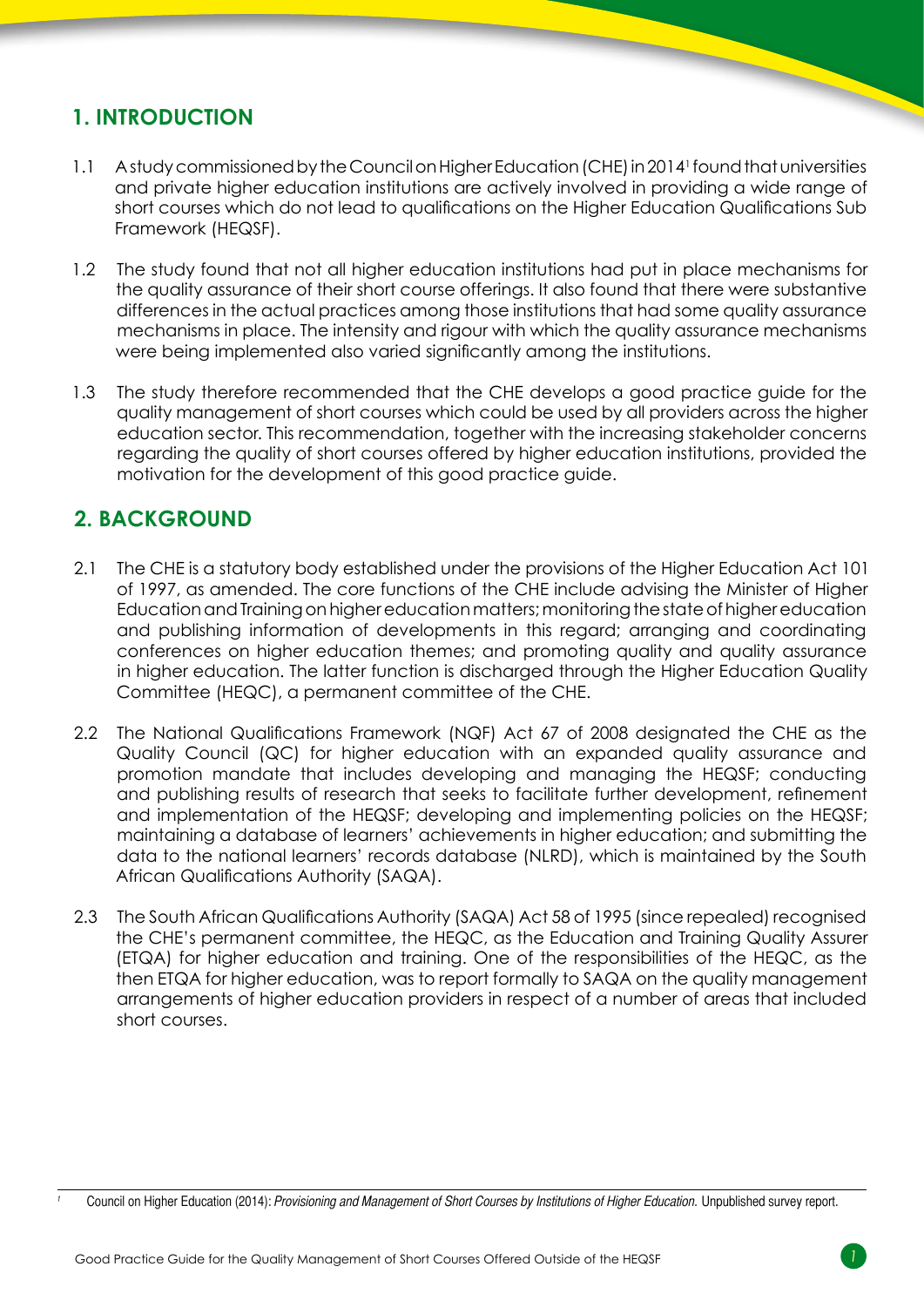- 2.4 The HEQC, acting in accordance with Section 9(2) of the SAQA ETQA Regulations, delegated the responsibility for assuring the quality of short courses to the higher education institutions. It produced a framework<sup>2</sup> which outlined the minimum requirements and criteria for developing and implementing sound quality assurance mechanisms for the delegated functions. Institutions were expected to use the framework to ensure the proper quality assurance of all delegated functions. They were also required to report on, and show evidence of, their quality assurance mechanisms in this regard.
- 2.5 The repeal of the SAQA Act 58 of 1995, and the associated amendments of the Higher Education Act 101 of 1997 in 2008 and 2010, removed the legal basis for the delegation of functions by the HEQC to higher education institutions in terms of the ETQA Regulations. Accordingly, in 2012 the HEQC sent out a communiqué to institutions confirming that the delegation of the functions under the ETQA Regulations was no longer valid. The communiqué, however, indicated that institutions were to continue taking full responsibility for the quality assurance of short courses and other hitherto delegated functions.
- 2.6 The HEQC holds a principled position that the primary responsibility for the quality of learning and teaching, and for the implementation of the necessary quality assurance mechanisms, rests with the higher education providers. It sees its role as that of providing a comparative framework for facilitating quality judgements across the system<sup>3</sup>. It is this approach to quality assurance that has informed the development of this guide to provide a framework for the quality management of short courses which will facilitate comparability at national level.
- 2.7 This guide expands on the minimum requirements for the quality management of short courses outlined in the 2008 framework<sup>4</sup> by including key principles and good practices which seek to clearly demonstrate what needs to be done at the level of an institution in order to ensure that the minimum requirements are met at all times.

### **3. PURPOSE**

- 3.1 This guide has been compiled to provide a system-wide point of reference on which higher education institutions can model their own systems for the quality management of short courses.
- 3.2 The range of principles and practices in the guide provides a basis for some degree of standardisation across the sector, which could lead institutions to recognise each other's short course offerings when considering applications for access and/or advanced standing through the recognition of prior learning (RPL).
- 3.3 The guide also serves as a form of reassurance to potential short course participants, sponsors and other stakeholders, that there is national oversight over the quality of short courses in the higher education sector. Such reassurance is important to address the concerns that stakeholders have been expressing regarding the quality of some short courses offered by higher education institutions in the country.

- Council on Higher Education (2001): Higher Education Quality Committee's Founding Document. CHE: Pretoria
- Council on Higher Education (2008): The HEQC Framework for Delegated Functions. CHE: Pretoria

Council on Higher Education (2008): The HEQC Framework for Delegated Functions. CHE: Pretoria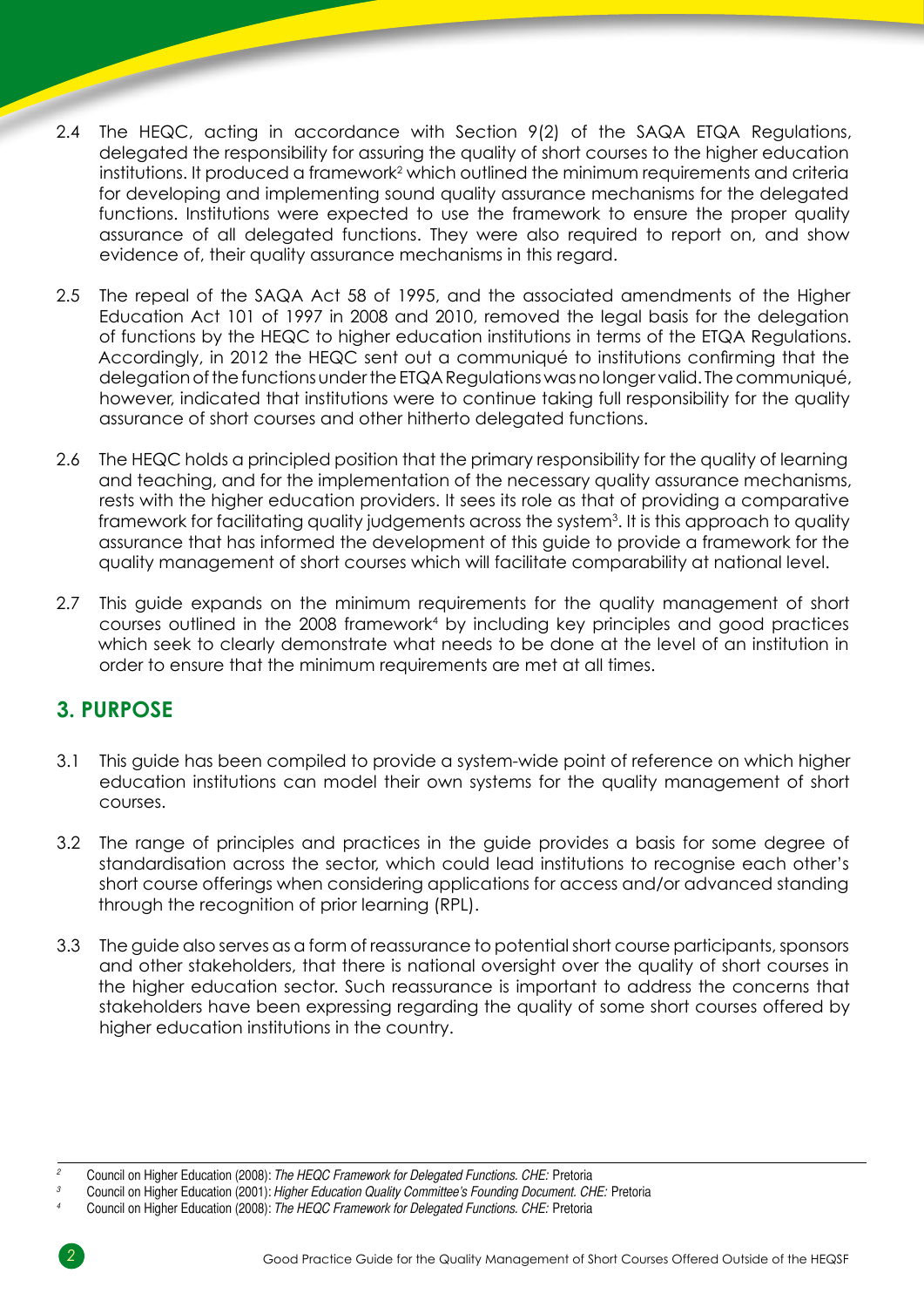# **4. SCOPE**

- 4.1 This guide applies to short courses that are offered outside the realms of the HEQSF. These courses provide flexible, 'just-in-time' and 'just-enough' learning to meet specific needs such as to improve or up-date participants' knowledge and skills in a particular field; impart new knowledge and competencies; facilitate adoption of innovation and change; and provide for personal or professional development<sup>5</sup>.
- 4.2 In terms of the National Qualifications Framework (NQF) Act 67 of 2008, the CHE as the Quality Council (QC) for higher education is required to ensure the integrity and credibility of the HEQSF. At a fundamental level, this entails diligently guarding against the practice of ascribing attributes and other distinctive properties of the HEQSF, such as NQF levels and credits, to learning programmes that institutions offer outside the realms of the HEQSF. It is within this context that institutions are expected not to assign NQF levels and/or allocate credits to this type of short courses. This guide is specifically for these non-credit bearing short courses.
- 4.3 Although people who attend and complete short courses offered outside the realms of the HEQSF may not be awarded credits on any level of the HEQSF (NQF levels 5 to 10), the information about the short courses attended may be included in the individuals' portfolios of evidence that can then be presented in support of applications for the recognition of prior learning (RPL) for access and/or advanced standing. This means that these short courses may also be used, through RPL, to improve participants' eligibility for admission to formal qualification programmes.
- 4.4 The good practice guide covers the entire value chain of the non-credit bearing short courses offered outside the HEQSF: from the design and development to their delivery, and post-delivery processes. This is a holistic perspective based on the understanding that what happens at any particular segment in the value chain has potential to influence the quality of the final product.

# **5. POLICY CONTEXT**

- 5.1 By and large, the post-1994 policies on higher education, economic development, innovation and technology in South Africa advocate a paradigm shift in terms of the way in which higher education institutions function. These policies require that higher education institutions move from the traditional focus on the dual missions of teaching and research, to embrace a more expanded mandate that includes being active role players towards economic growth and social development.
- 5.2 The paradigm shift alluded to in 5.1 above has seen higher education institutions becoming increasingly involved in 'third mission' activities, including technology transfer and innovation, community engagement and offering of short courses. The 2014 CHE study referred to earlier<sup>6</sup>, for instance, found that the offering of short courses is increasingly becoming a major thrust among the day-to-day activities of both private and public higher education institutions in the country, such that some institutions have set up 'subsidiaries' or fully-fledged divisions, to run short courses.

South African Qualifications Authority (2015): Guidelines for Good Practice for Learning that Does not Lead to a Qualification or Part-Qualification (LNQ): Draft for Public Comment. Government Gazette No. 38672

Council on Higher Education (2014): Provisioning and Management of Short Courses by Institutions of Higher Education. Unpublished survey report.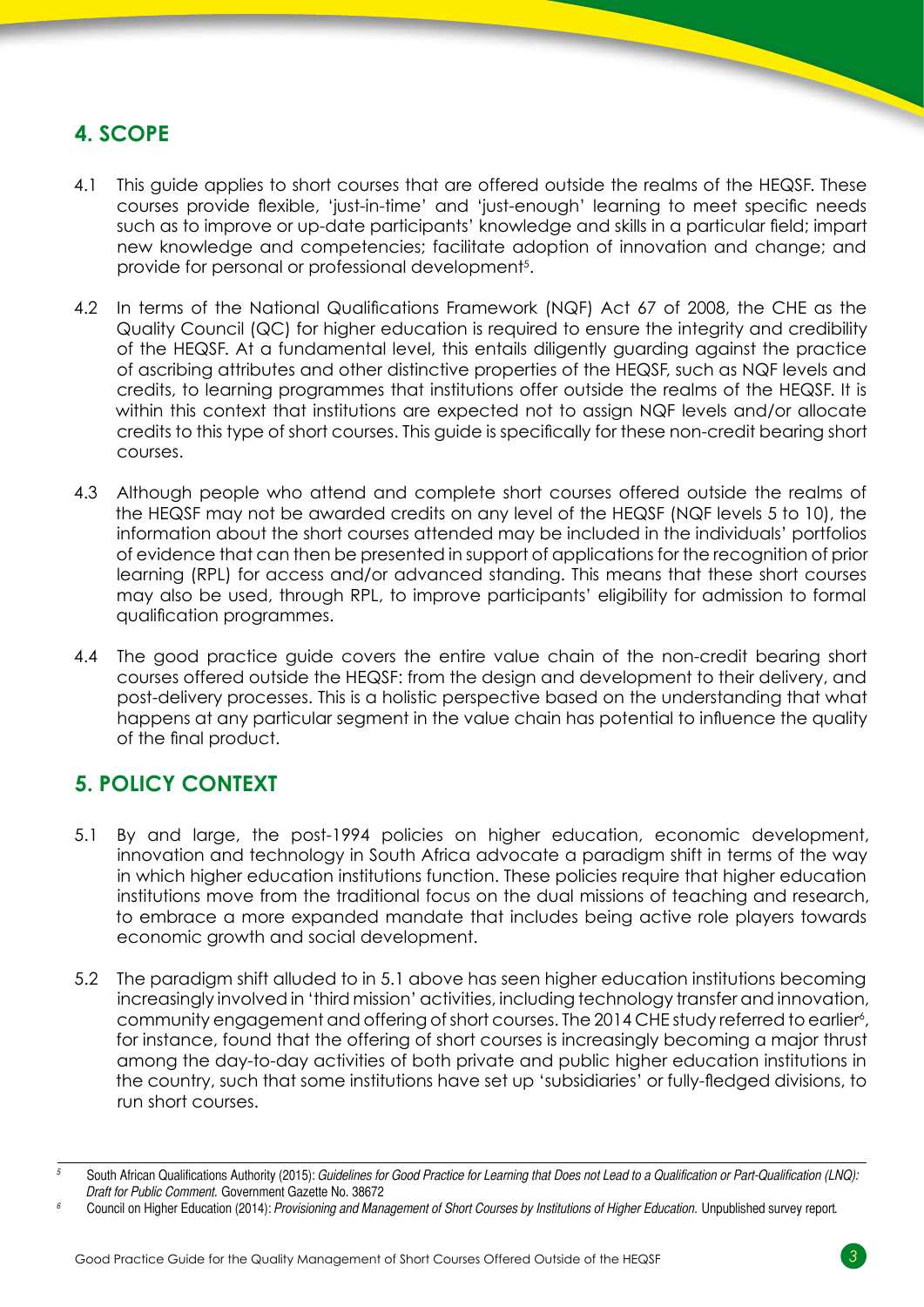- 5.3 The principle of life-long learning is an integral part of the transformation agenda that seeks to address the inequalities of the past through increased capacitating and up-skilling of predominantly unskilled and/or semi-skilled individuals, most of whom are from disadvantaged backgrounds. The offering of short courses is seen as an important mechanism for contributing towards meeting the objectives of life-long learning and opening up opportunities for previously disadvantaged population groups to become active role players in the economy and society at large.
- 5.4 Policies such as the National Development Plan<sup>7</sup>, the Human Resource Development Strategy for South Africa: 2010-2030<sup>8</sup>, and the National Skills Development Strategy III<sup>9</sup> have all had some influence on the rapid proliferation of different types of short courses offered by higher education institutions. Amongst other pronouncements, these policies promote short courses as means to: meet specific knowledge and skills needs for the workplace; empower individuals with the ability to adapt to innovation and change; and improve chances of access to higher education programmes for those who do not meet the normal formal requirements. As stated earlier (see 4.3), information about short courses attended can be presented as part of the portfolio of evidence when applying for RPL for access or advanced standing.
- 5.5 The policy-inspired 'short course revolution' in higher education has taken place, and continues to take place, in the context of almost non-existent national norms and standards of quality as systems for quality assuring such courses have not developed at the same pace, and with the same enthusiasm, as that for programmes for formal qualifications. This is the challenge which this guideline document seeks to address by coming up with a set of minimum requirements, as well as the concomitant principles and good practices that can facilitate meeting the stipulated minimum requirements.

# **6. INTERNATIONAL CONTEXT**

- 6.1 By and large, countries whose education systems bear some similarities to that of South Africa, including Australia<sup>10</sup>, the United Kingdom<sup>11</sup> and Belgium<sup>12</sup>, follow a dual approach to the quality assurance of short courses. This dual approach is summarised below:
	- 6.1.1 On one hand, these countries have bodies that regulate the offering of short courses by training providers that are not higher education institutions. These bodies accredit the training institutions to develop and offer short courses for a specified period, after which the institutions may seek re-accreditation. In South Africa, the role of these bodies is currently fulfilled by the Sector Education and Training Authorities (SETAs).
	- 6.1.2 On the other hand, universities and independent higher education institutions have internal mechanisms for the quality assurance of the development and delivery of short courses. In this case, external bodies have no direct influence on the quality assurance mechanisms that institutions put in place and follow. They, however, develop frameworks and/or guideline documents that provide guidance to the institutions. It is this approach that the HEQC, as the 'external' quality assurance body, has adopted by developing this guideline document to provide guidance to higher education institutions on the quality management of short courses.

National Planning Commission (2012): National Development Plan 2030. The Presidency: Pretoria

Department of Education (2009): Human Resource Development Strategy for South Africa (HRD-SA) 2010 - 2030. Department of Education: Pretoria Department of Higher Education and Training (2013): National Skills Development Strategy III. DHET: Pretoria

<sup>&</sup>lt;sup>10</sup> Shah, M., Wilson, M., and Nair, C. S. (2010): The Australian Higher Education Quality Assurance Framework: Its Success, Deficiencies and Way Forward. Proceedings of the Australian Association for Institutional Conference, Melbourne

<sup>&</sup>lt;sup>11</sup> BAC (2012): Short Course Provider Scheme Document BAC: London

<sup>&</sup>lt;sup>12</sup> Baert, H., and Cockx, F. (1997): University Continuing Education in Belgium Thematic Network on University Continuing Education: Brussels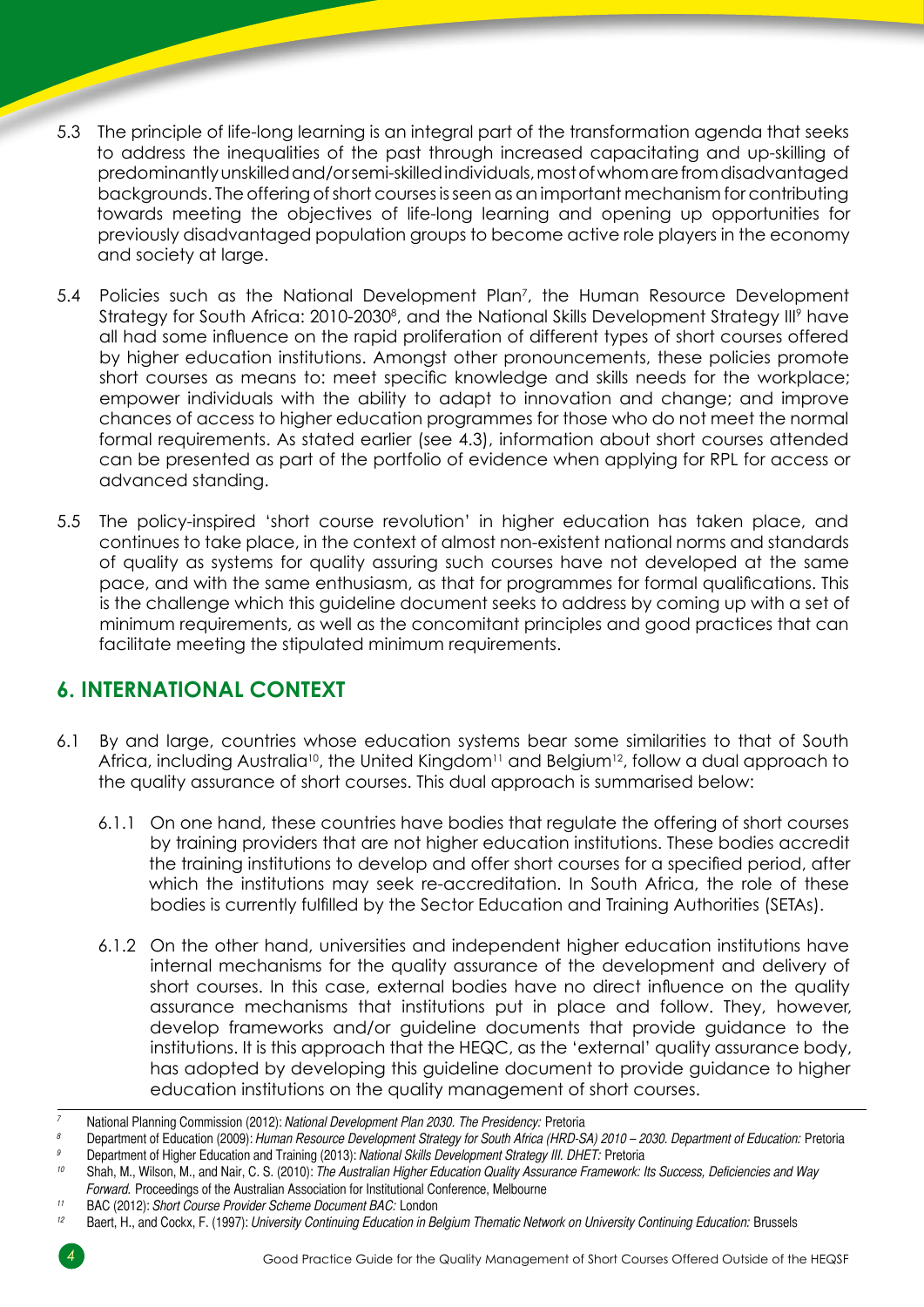# **7. MINIMUM REQUIREMENTS**

- 7.1 The higher education institutions that offer short courses have the responsibility to develop and implement mechanisms for ensuring that quality and integrity are maintained throughout the short course value chain, from the design to the delivery, and beyond.
- 7.2 As a minimum, institutions offering short courses should see to it that the following requirements are in place:
	- Institutional policy framework;
	- Effective short course coordination and governance structures;
	- Processes and procedures for course design and development;
	- Systems for course approval and registration;
	- Rules and regulations pertaining to course marketing, recruitment and registration of participants;
	- Adequate teaching and learning resources, and appropriate processes;
	- Assessment strategy and procedures;
	- Certification arrangements;
	- A system of records management; and
	- A system for monitoring and review as a basis for continuous improvement.
- 7.3 Each of the above requirements has guiding principles and associated good practices, which are presented in the subsequent sections.

### **8. INSTITUTIONAL POLICY FRAMEWORK**

### **8.1 Principle**

 8.1.1 The offering of short courses should be governed by a written institutional policy approved by the highest academic decision-making structure in an institution.

### **8.2 Good practices**

- 8.2.1 The institutional policy on short courses is used as a framework to regulate the development and delivery of short courses in order to protect the institution's integrity and reputation; and to ensure that participants and/or their sponsors get value for their money.
- 8.2.2 Such a policy stipulates or articulates the following, *inter alia*:
	- The position and roles of short courses within the context of the mission, vision and goals of the institution;
	- The definition of short courses (which should be in line with the definition provided in this guide), including the features that distinguish them from other programmes offered by the institution;
	- The value proposition for the institution's short course offerings, including the local, regional and national priorities that such offerings seek to address;
	- Designation of institutional structures responsible for the governance and coordination of short courses;
	- The processes and procedures that the designated structures should follow in the course of discharging their respective responsibilities;

 $\overline{\phantom{a}}$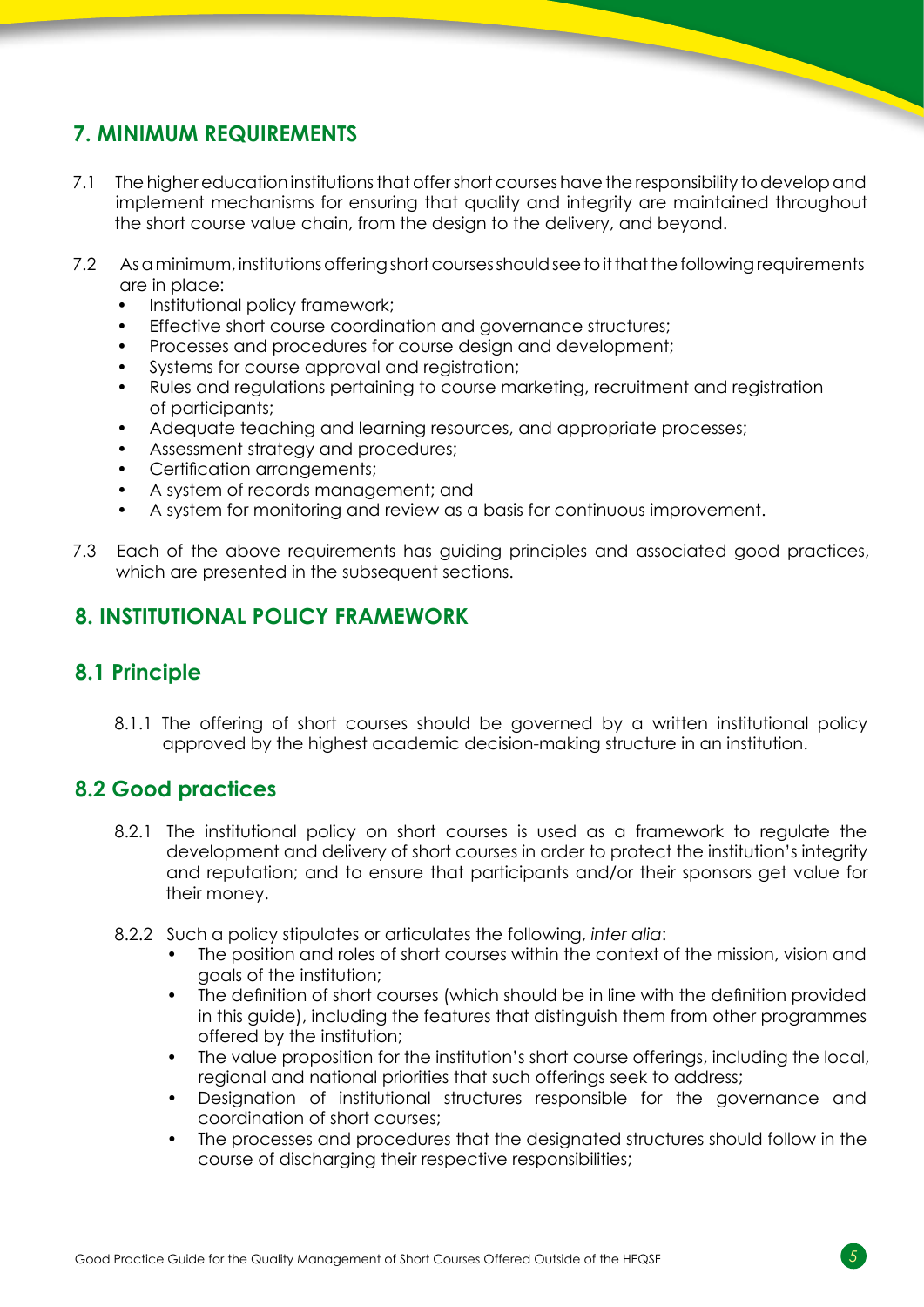- A clear framework on personnel requirements for running short courses, including procedures for appointing and remunerating facilitators and other role players;
- A clear framework on the financial aspects of running short courses, including procedures for determining course fees, management of revenue, and arrangements on cost cross-subsidisation with formal programmes;
- A system for approving and registering short courses, which includes the criteria that any proposed course has to satisfy to earn approval and registration; and
- Measures to be undertaken against, and sanctions to be imposed on, those who may be found to be responsible for running unapproved and unregistered short courses.
- 8.2.3 The policy is accorded the same status, and enforced in the same ways, as the institutional policies that govern teaching and learning, research and community engagement functions of the institution.
- 8.2.4 The policy is reviewed and up-dated regularly in response to internal and external developments, including changes in the national legislative and policy environment.
- 8.2.5 The central structure that is designated to be responsible for the governance and coordination of short courses in an institution acts as the custodian of the short course policy. It monitors compliance with the policy across the institution and recommends disciplinary procedures to the relevant authorities in cases where it finds that the policy is not being complied with.
- 8.2.6 Compliance with the institutional policy on short courses is assessed on an annual basis as part of the scope of work for internal auditors.

#### **9. GOVERNANCE AND COORDINATION**

#### **9.1 Principles**

- 9.1.1 Proper governance and coordination at the level of an institution is essential to ensure that there is adequate accountability in the offering of short courses and to prevent 'mission drift'. It is also essential to provide internal oversight on the quality management of short courses.
- 9.1.2 The cooperation and support of faculties and other structures that develop and deliver short courses, is essential in ensuring the integrity of the processes and activities across the short course value chain in an institution.
- 9.1.3 Adherence to the maxims of due diligence, transparency, fairness and risk management, is essential in ensuring sound governance of the offering of short courses in an institution.

#### **9.2 Good practices**

 9.2.1 A division or similar other central structure is established and vested with the authority to govern and coordinate all short course offering activities in an institution. This central structure is accountable to University Senate (or equivalent structure in a private higher institution) through one of the members of executive management at an institution (for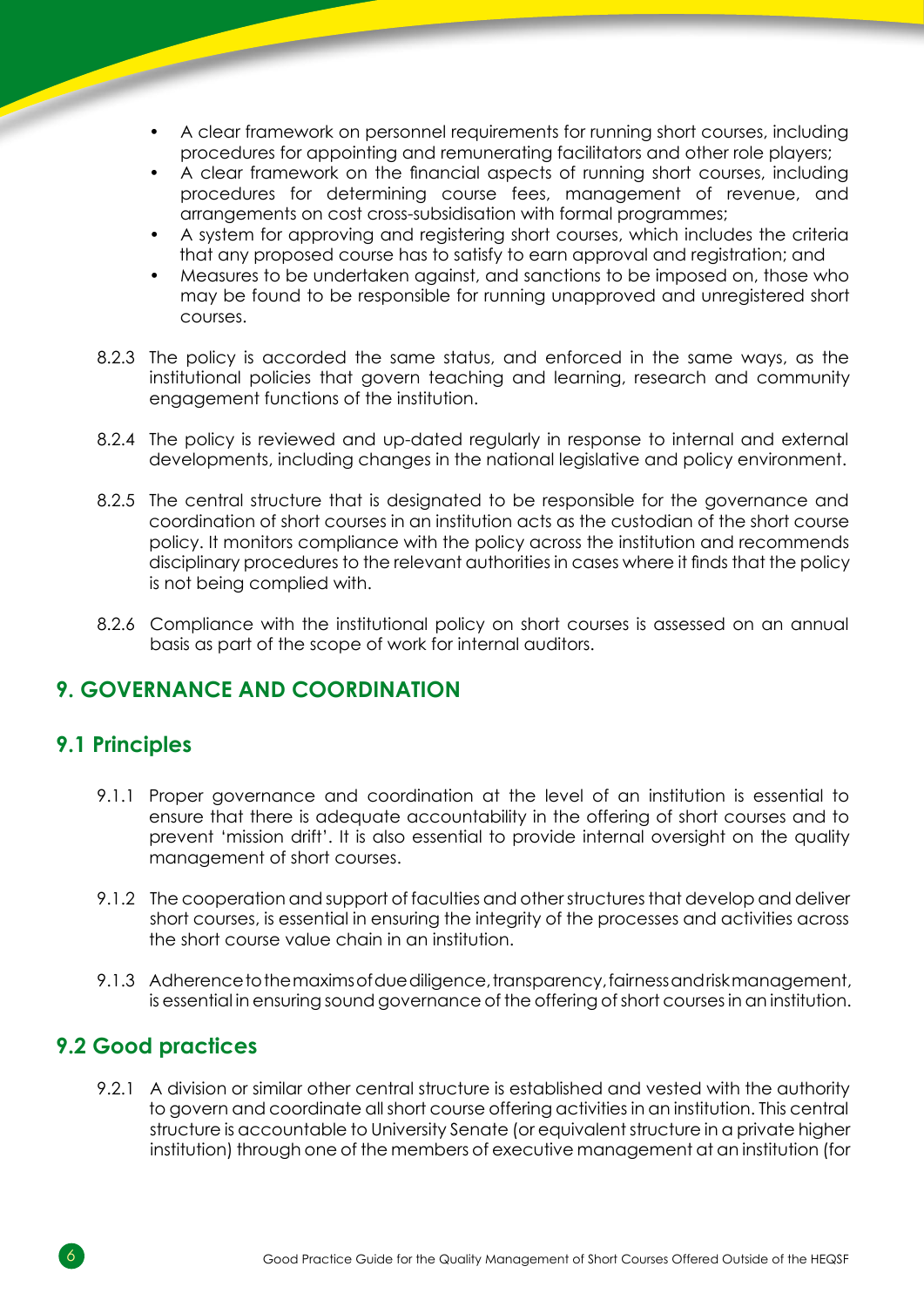example, through the portfolio of Deputy Vice Chancellor responsible for community engagement, partnerships and advisory services).

- 9.2.2 The personnel employed in the central short course governance and coordination structure is suitably qualified and experienced so that it is able to provide quality coordination services to short course participants, instructors or facilitators and other interested parties within and outside the institution.
- 9.2.3 The staff in the central short course governance and coordination structure works closely with the relevant staff members in the faculties and other structures that are responsible for developing and delivering the short courses.
- 9.2.4 The central short course governance and coordination structure liaises with staff in student support and advisory services such as library, accommodation, cafeteria and ICT, to ensure that short course participants have access to the relevant services.
- 9.2.5 The central short course governance and coordination structure draws up standard operating procedures (SOPs) and develops templates. It also enforces adherence to the SOPs, and the consistent use of the templates across the institution.
- 9.2.6 The central short course governance and coordination structure produces a report on all aspects of short course offering (including financial information) on an annual basis. Such a report is included in the institution's overall annual report for the sake of transparency.

#### **10. COURSE DESIGN AND DEVELOPMENT**

#### **10.1 Principles**

- 10.1.1 Short courses should be designed and developed to meet the needs and expectations of participants, employers, sponsors and professional associations, where applicable.
- 10.1.2 Short courses should be designed and developed in the context of an institution's vision, mission, goals, core competencies and resources.
- 10.1.3 A clearly articulated philosophy of teaching and learning should inform the design and development of short courses.
- 10.1.4 The course design and development process should result in clear and concise written statements of intended learning outcomes, as well as the possible impacts of the respective courses.

#### **10.2 Good practices**

 10.2.1 The design and development of short courses is preceded by needs analysis so as to ensure that each short course has a clearly defined need to satisfy.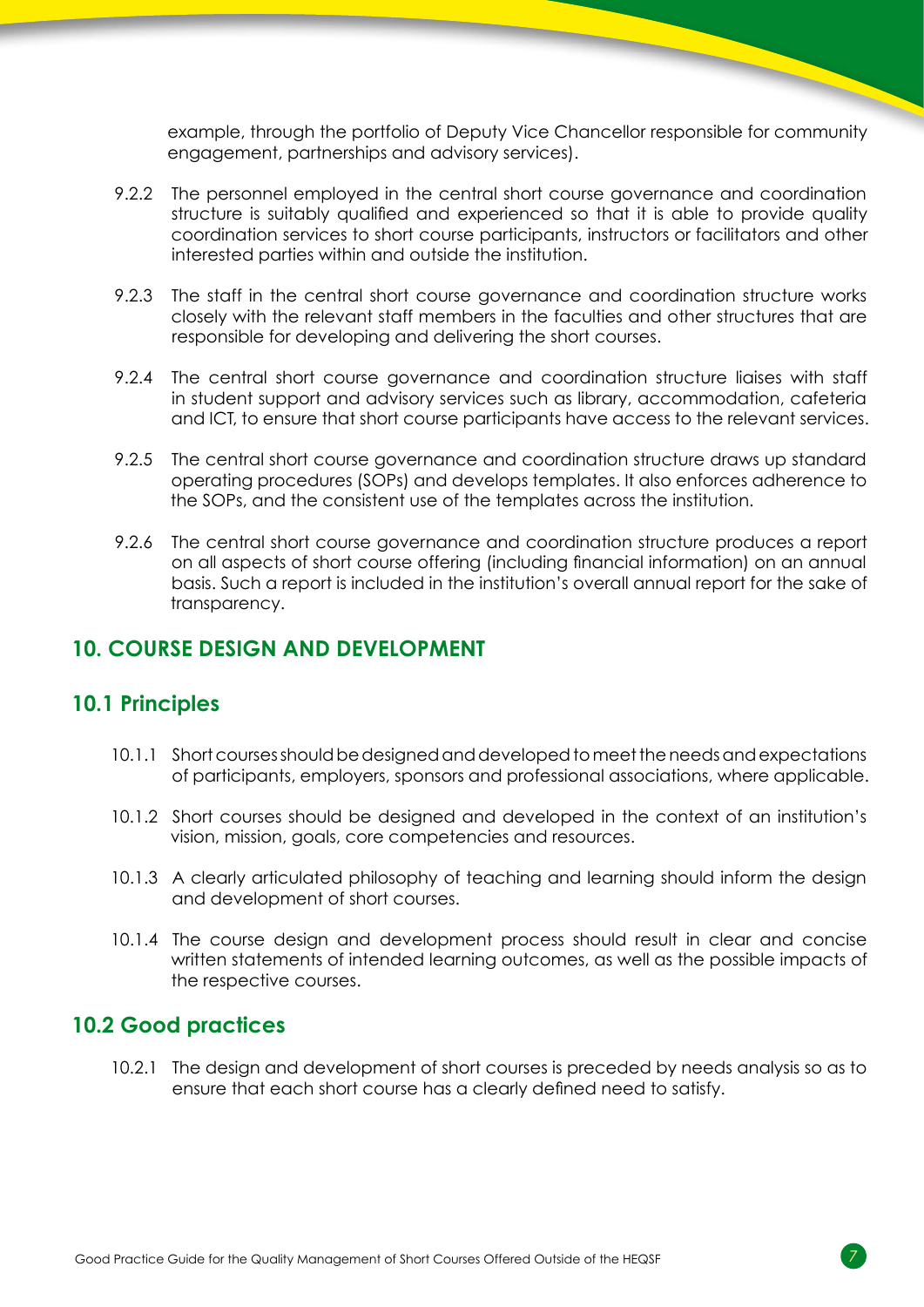- 10.2.2 The needs analysis is complemented with market analysis to identify the potential target groups for each short course. The size of the potential demand is one of the major considerations in deciding on whether or not to develop a short course. Similarly, the educational background of the target group influences the choice of the content of a short course, as well as the choice of the course delivery methods.
- 10.2.3 The alignment of the proposed courses to an institution's vision, mission and goals is assessed. Similarly, the availability of requisite competencies, infrastructure and other resources within the institution is also assessed.
- 10.2.4 Statements of intended learning outcomes, clearly describing the knowledge, skills and competencies that participants should expect to acquire from a short course, are formulated and written down. Such statements provide the focal points for instruction and learning.
- 10.2.5 The learning outcomes are arranged in a recognisable and logical sequence from entry level to exit levels, so that participants would be able to gauge their progress towards achieving them in the process of learning.
- 10.2.6 The possible impacts of the courses are determined. An impact is how the learning outcomes can be utilised and applied by the participants in settings other than the learning environment; for example, in a work environment. Learning outcomes and impacts are the cornerstones on which sound short courses are premised13.
- 10.2.7 An 'educational concept' is developed detailing the level at which a short course is to be pitched (for example: cognitive level, affection level and psycho-motor level as in the Bloom's Taxonomy<sup>14</sup>), admission requirements, possible course content, course duration, learning activities, course material, teaching methods, division of course into theory and practical components, and assessment criteria as well as methods.
- 10.2.8 An effective mechanism for obtaining, recording and analysing feedback from students, employers, sponsors and other stakeholders on all aspects of a short course, is developed and articulated. Such feedback plays a critical role in the review and evaluation of the short courses for the purpose of continuous improvement.
- 10.2.9 A degree of flexibility is built in the design and development of short courses to allow for their customisation to particular client organisations or government departments that might require the courses to be delivered 'in-house'. Due care is exercised to ensure that the 'customised' short courses retain all of the conceptual and theoretical components of the original courses.
- 10.2.10 Newly-developed short courses are benchmarked against similar ones that are already on offer at other higher education institutions, either locally or internationally.

<sup>&</sup>lt;sup>13</sup> Frey, H (2011): Fostering Quality in Continuing Education. Online www.ethz.ch/content/dam/ethz (Accessed 20 May 2015)

Atherton J S (2013): Learning and Teaching; Bloom's Taxonomy. Online www.learningandteaching.info/learning/bloomtax.htm (Accessed 27 August 2015)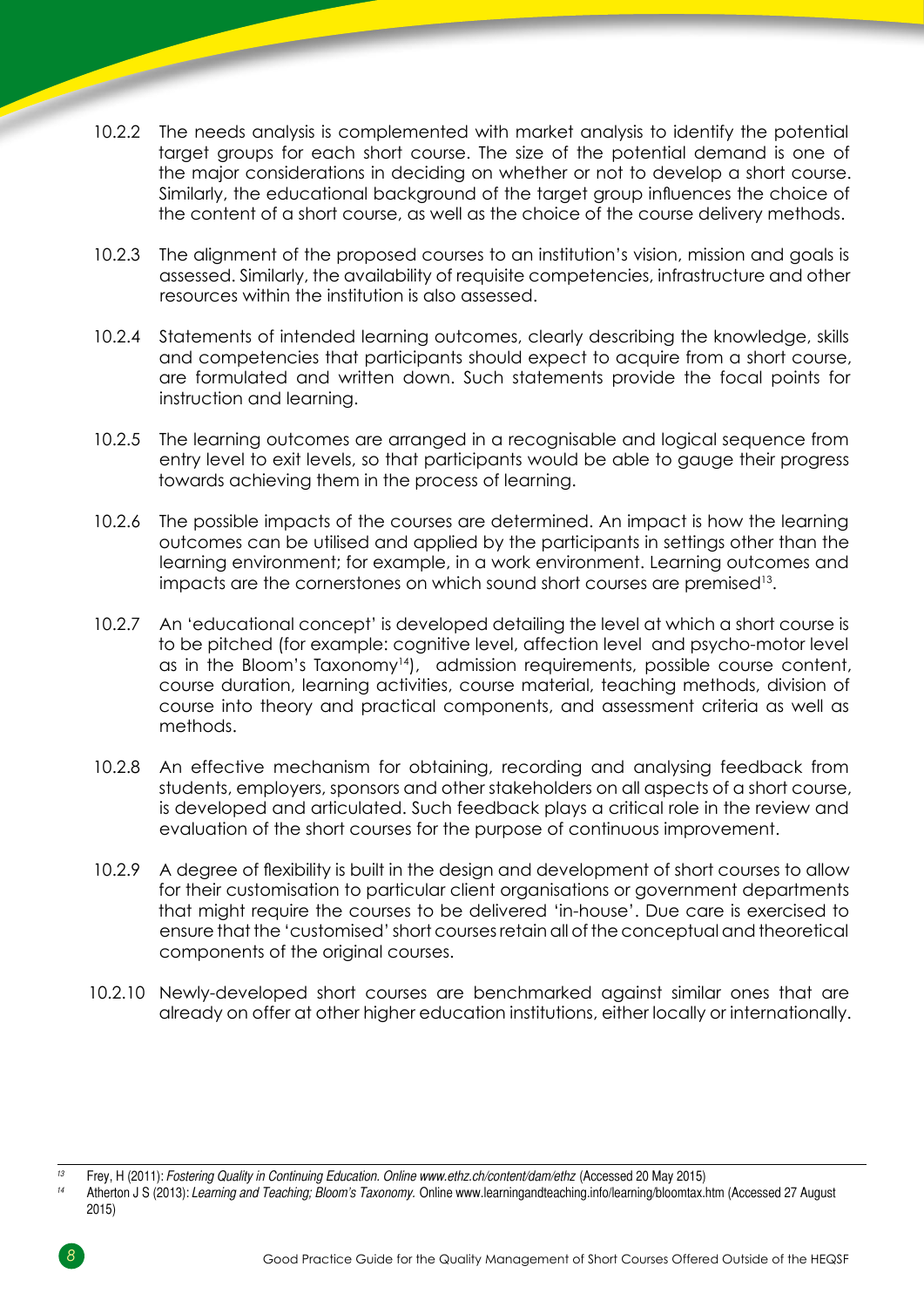- 10.2.11 Budget plans are prepared detailing anticipated costs of offering each short course; the revenue that the course is expected to generate; and contingency plans on how to meet possible short-falls, or how to handle possible surplus.
- 10.2.12 Standardised course design templates are developed by the central structure responsible for the governance and coordination of short courses in an institution, and such templates are used consistently across the institution.

### **11. COURSE APPROVAL AND REGISTRATION**

#### **11.1 Principles**

- 11.1.1 Approval and registration of short courses at the level of an institution are the formal mechanisms by which institutions internally vet short courses and recognise those that meet the minimum requirements.
- 11.1.2 Faculties and departments (or equivalent structures) in an institution offer only those short courses that are approved and registered at the level of an institution.

#### **11.2 Good practices**

- 11.2.1 The Faculty Academic Board (or equivalent structure) assesses proposals for the introduction of new short courses, and draws up recommendations in this regard, for submission to the central structure responsible for the governance and coordination of short courses in the institution.
- 11.2.2 The central structure responsible for the governance and coordination of short courses in an institution considers the recommendations received from the relevant Faculty Academic Board (or equivalent structure), and grants approval to those proposed short courses that meet the requirements, as stipulated in the institution's policy.
- 11.2.3 The Dean/Executive Dean of a Faculty (or the head of an equivalent structure), in his or her capacity as the chairperson of a Faculty Academic Board (or equivalent structure), may grant 'provisional approval' to the introduction of a new short course in cases where there is reasonable justification for the course to start running before the next scheduled meeting of the institutional central structure responsible for the governance and coordination of short courses. Such 'provisional approval' is subject to ratification by the central structure at its next meeting.
- 11.2.4 Where short courses are developed jointly by two or more higher education institutions, approval is sought from each of the partnering institutions. The partnering institutions also sign a memorandum of agreement that clearly reflects the respective responsibilities of each, in the delivery of the courses.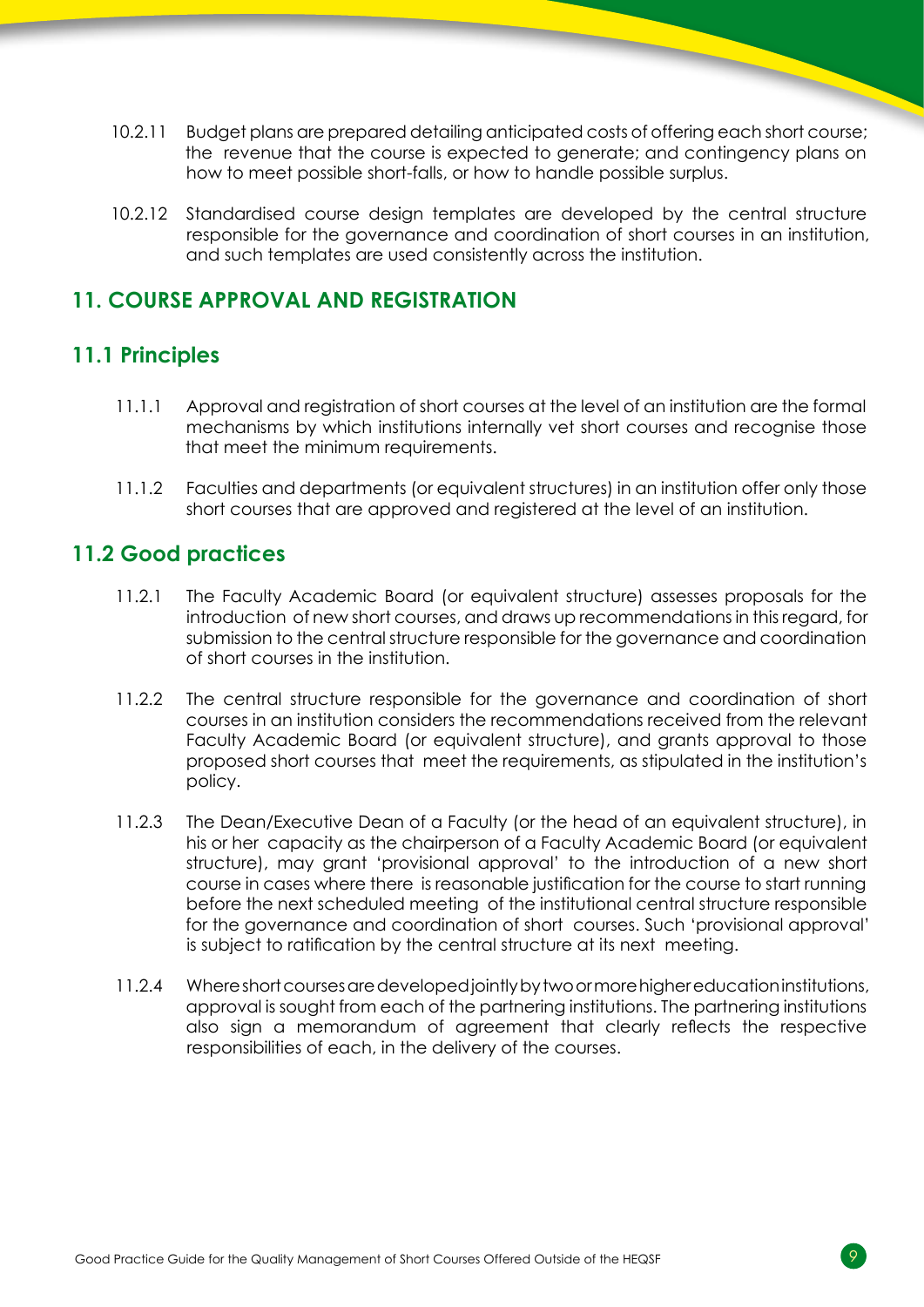- 11.2.5 An approval to introduce and offer a short course is valid for a period of five (5) years at a time; after which a fresh approval is sought. This is intended to encourage a process of continuous improvement.
- 11.2.6 The Dean/Executive Dean of a Faculty (or the head of an equivalent structure) is delegated the authority to grant re-approval of a short course if up to 50% of the original course content remains in place after the five (5) year period. In cases where the course might have changed substantially, such that less than 50% of the original course content remains in place, then the application process for the re-approval is the same as for the application process for the initial approval.
- 11.2.7 A register of approved short courses is maintained. Such a register reflects the identity number of each short course, date on which the course was approved, and date on which the validity of approval lapses. It also reflects, for each short course, the name of the responsible faculty (or equivalent structure) as well the name of the course leader.
- 11.2.8 The short course register is accorded appropriate security measures to prevent unauthorised access and possible tampering with the data there-in.
- 11.2.9 The short course register is up-dated on a continuous basis as newly approved courses are added to it and discontinued ones are taken off.
- 11.2.10 A system for monitoring compliance with approval and registration requirements is put in place to assist with ensuring that Faculties (or equivalent structures) offer only those short courses that are approved and registered.

#### **12. COURSE MARKETING, RECRUITMENT AND REGISTRATION OF PARTICIPANTS**

#### **12.1 Principles**

- 12.1.1 Marketing material for short courses should provide all necessary information accurately to enable potential participants, sponsors and other stakeholders to make informed decisions about enrolling, or sponsoring participants to enrol, for the courses.
- 12.1.2 Short course admission criteria should be appropriate, relevant, fair and nondiscriminatory; and they should be applied consistently in a transparent manner.

#### **12.2 Good practices**

- 12.2.1 The marketing of short courses to potential participants and/or sponsors is undertaken only after the institution has granted formal approval to the introduction of the short courses in question.
- 12.2.2 Short courses that are due to undergo the process of re-approval are marketed only after the re-approvals have been granted.
- 12.2.3 The marketing material, including brochures and electronic or print media advertisements, provides comprehensive, up-to-date and accurate description of the short courses as approved. Information on course fees and, where applicable, costs of accommodation and meals, is also provided.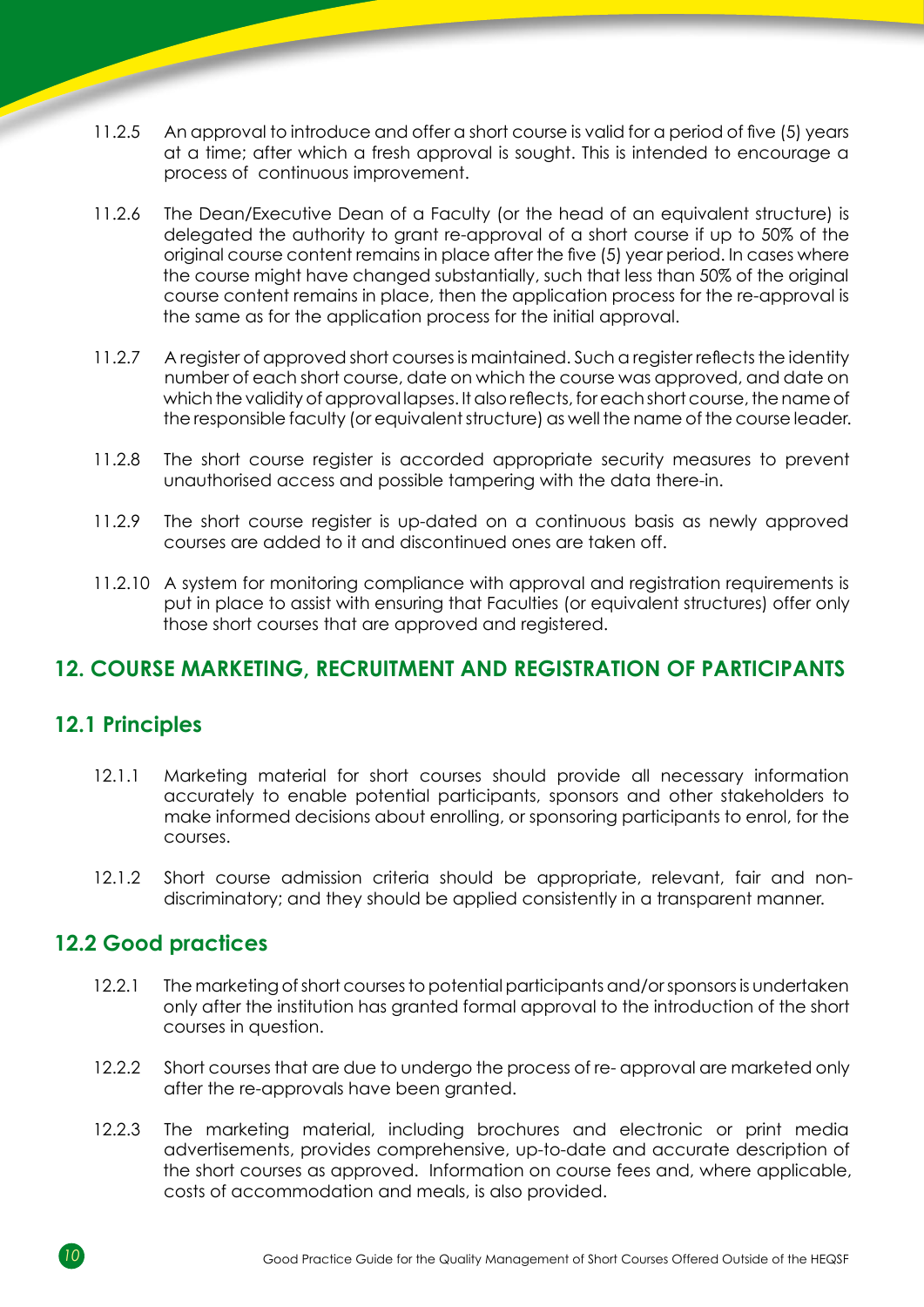- 12.2.4 The marketing material further provides accurate depiction of the provider's location, premises, facilities, resources and support services that are made available to participants of the short courses.
- 12.2.5 The requirements for admission to short courses are different from those for admission to programmes that lead to qualifications on the HEQSF. The former are focused more on determining the applicants' ability to successfully complete the respective short courses. Language ability and recognition of prior learning form part of the requirements for admission to short courses.
- 12.2.6 Potential participants submit formal applications for admission to a particular short course, and they provide all testimonials as well as other supporting documentation, as required.
- 12.2.7 The completed application packs are retained on file (digital or hard copy) for a period in line with the institution's record and document management policy.
- 12.2.8 The applications are evaluated against the stipulated admission criteria in a consistent, fair, transparent and non-prejudicial manner by an Admissions Committee. Each Faculty (or equivalent structure) has its own Short Course Admissions Committee.
- 12.2.9 Applicants who are accepted into a short course are issued with formal letters of admission which also stipulate contractual obligations of the institution, the participants and, where relevant, the sponsors. The successful applicants are also sent indemnity letters which state that they would indemnify the institution against any loss or harm that they might suffer while attending the short course, if such harm or loss is not as a result of the negligence of the institution or its employees.
- 12.2.10 Applicants who accept to take up their places on a short course sign copies of the offer of admission letters as well as the indemnity letters. Once signed, they are returned to the institution as confirmation of acceptance of the contractual terms.
- 12.2.11 Short course participants are registered by the institution in the same manner and following the same processes as students on programmes that lead to qualifications on the HEQSF.
- 12.2.12 Students on programmes that lead to qualifications on the HEQSF are allowed to register also for relevant short courses; and such is not treated as concurrent registration since the short courses do not lead to formal qualifications.
- 12.2.13 Short course participants who are not South African citizens or permanent residents are advised to comply with the Immigration Act 13 of 2002 (as amended) and its visa regulations, before taking up their places on the short courses that they are admitted to.
- 12.2.14 Induction sessions are organised and held at the beginning of short courses to provide participants with relevant information and advice on the courses, premises, facilities, delivery method(s), resources available and participant support services offered.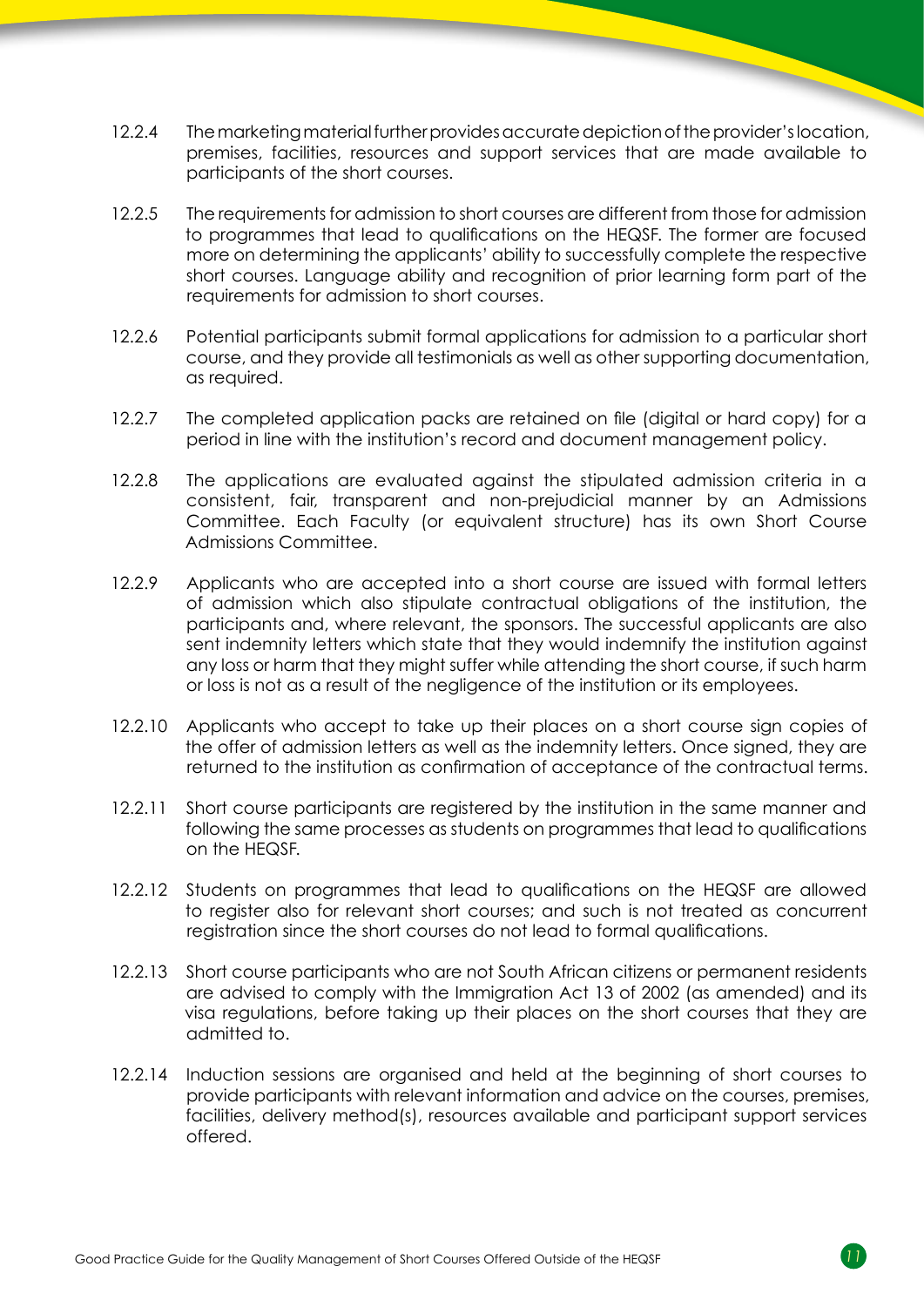# **13. TEACHING AND LEARNING RESOURCES AND PROCESSES**

### **13.1 Principles**

- 13.1.1 A physical environment that caters for the comfort and other unique needs of the short course participants, and that also complies with relevant health and safety regulations, is critical to stimulate effective learning.
- 13.1.2 Participants' access to library facilities, reference material and additional instructional media, is essential in enhancing effective learning in most short courses.
- 13.1.3 The selection of appropriate course delivery methods is fundamental in ensuring effective results of teaching and learning.
- 13.1.4 The availability of sufficient numbers of course instructors or facilitators who are also properly qualified and/or experienced in the relevant subject areas, is critical for the delivery of quality short courses.

#### **13.2 Good practices**

- 13.2.1 Adequate physical resources, consistent with the intended learning outcomes of the respective short courses, are made available for the running of the short courses.
- 13.2.2 The physical resources and infrastructure that are provided, adequately address participants' physical comfort and other unique needs. Access arrangements are made for participants with health-related, learning, physical, psychiatric or sensory disabilities.
- 13.2.3 Short course delivery venues outside the normal premises of an institution (off-site or off-campus venues) are sourced when necessary, and such off-campus venues meet all legal requirements including those associated with health and safety.
- 13.2.4 Short course participants are advised of the availability of library facilities, multimedia material, ICT facilities, studios, tutorial rooms and additional relevant teaching and learning media; and their access to such facilities is arranged.
- 13.2.5 Sufficient numbers of suitably qualified and/or experienced course instructors or facilitators are mobilised or sourced to teach participants who are registered for the short courses. The short course instructors or facilitators are selected from internal faculty and also, where necessary, from external professionals with relevant expertise. The qualifications and experience of the external course instructors are verified before being hired.
- 13.2.6 The institution has a system in place to ensure that the use of internal faculty to teach short courses does not compromise their availability to teach in formal programmes that lead to qualifications on the HEQSF.
- 13.2.7 Contracts of short course instructors or facilitators are processed through the institutional Human Resource Management Office on recommendations of the Dean/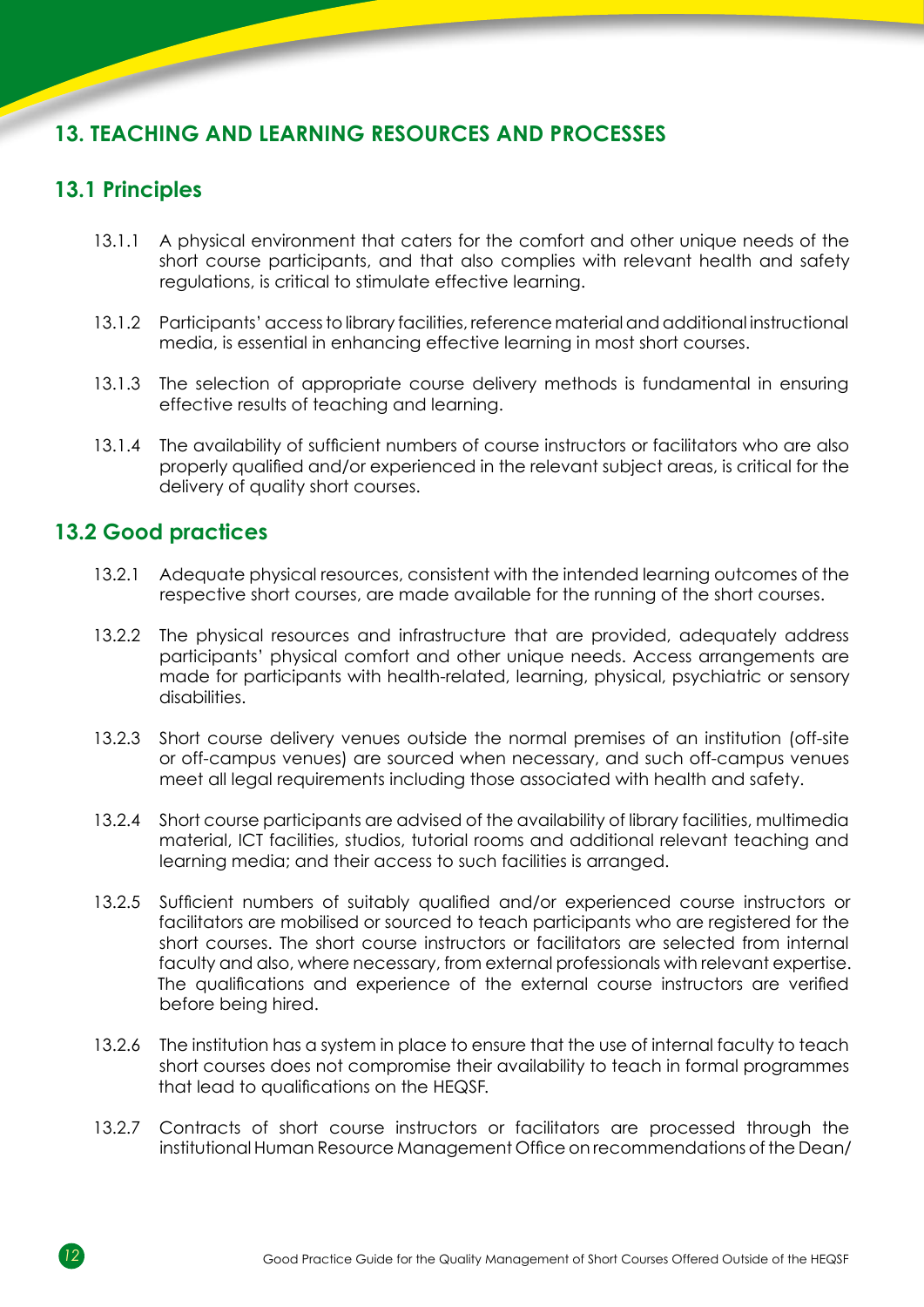Executive Dean of a Faculty (or the head of an equivalent structure) concerned. The recommendations are submitted through the central structure responsible for the governance and coordination of short courses in the institution.

- 13.2.8 Timetables for short courses clearly specify the times when each learning outcome will be addressed in order to give assurance to participants and/or their sponsors, that the delivery of the courses is designed to support the achievement of the specified learning outcomes.
- 13.2.9 The short course instructors or facilitators consider, among other factors, the academic background, presumed prior learning and special needs of participants, in deciding on the instructional material, media and other learning technologies to be used in the delivery of any particular short course.
- 13.2.10 The most preferred teaching methods in the delivery of short courses are those that promote active learning; allow for feedback to be provided to participants regarding their progress; facilitate participants' understanding of the relationships between the concepts presented and their application in real life; and speed up participants' progression from simple to more complex levels of development.
- 13.2.11 A mixture of delivery methods is used, where appropriate, to optimise the learning process and experience. Included in such a mixture are traditional face-to-face engagement modes such as lectures and tutorials; online learning resources; and audio-visual learning packages.
- 13.2.12 Practical, field-based or work-based components of relevant short courses are integrated into the main courses, and are linked directly to the learning outcomes of the respective courses.

#### **14. ASSESSMENT**

#### **14.1 Principles**

- 14.1.1 Assessment is an integral part of short course delivery as it is the means by which participants' progression in relation to learning outcomes is evaluated. It is also the means by which the participants' overall achievement in a course is evaluated.
- 14.1.2 Adherence to the principles of objectivity, fairness, transparency, validity, reliability, authenticity, practicality and flexibility is essential for the assessment to be credible.
- 14.1.3 A proper balance between instructional time and assessment time is critical, since short courses typically run for limited periods of time.

#### **14.2 Good practices**

 14.2.1 Assessment is incorporated into the teaching and learning experience in order to optimise the use of the relatively short time allocated to short courses, and also to assist in identifying areas that require emphasis or more focused attention.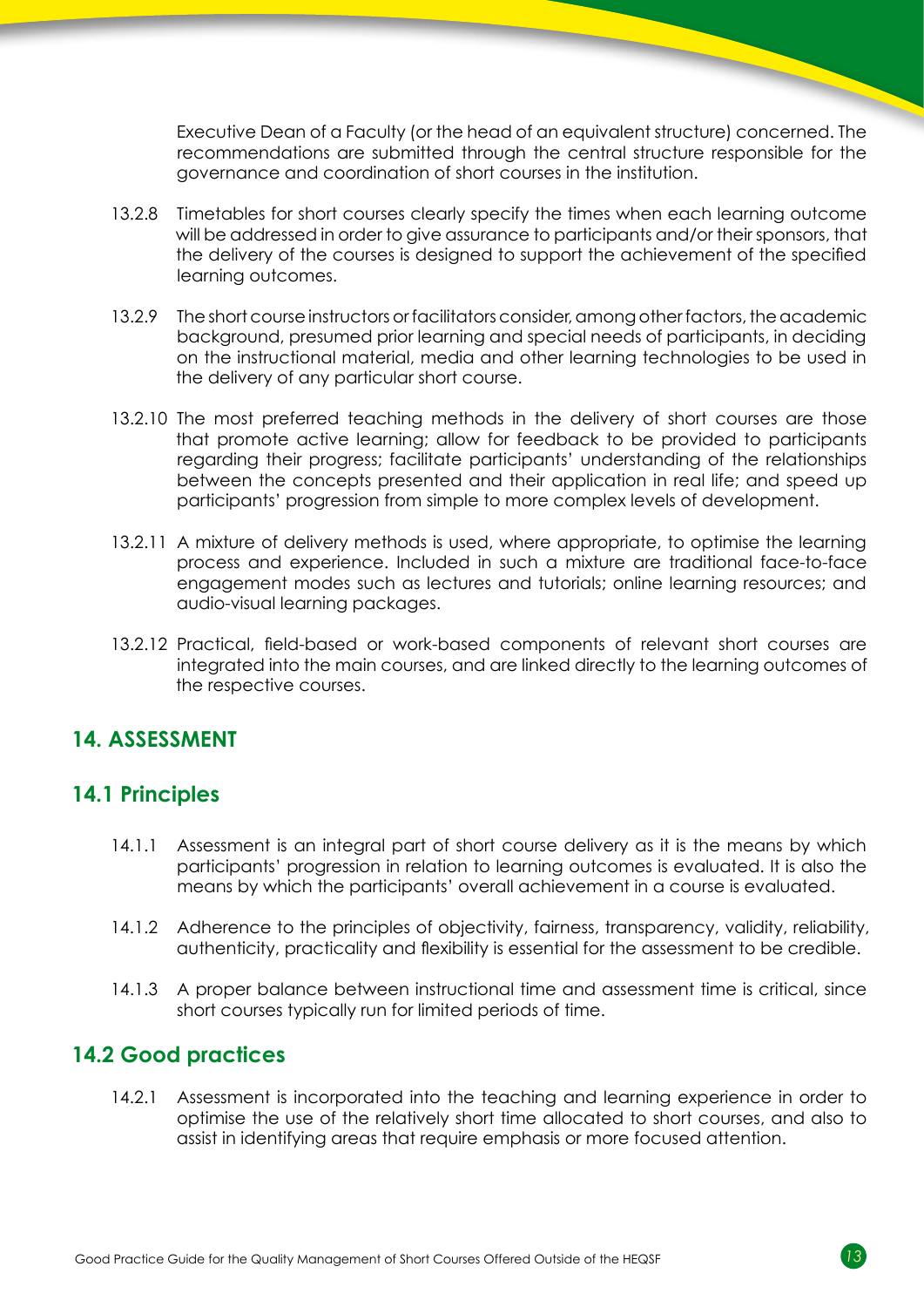- 14.2.2 The short course instructors or facilitators are trained in the appropriate assessment methods prior to them administering assessment as part of the teaching process.
- 14.2.3 Schedules, methods and processes of assessment are communicated to participants at the beginning of a course.
- 14.2.4 Less structured formative methods of assessment are used at all stages of the delivery of short courses to assess participants' progression in relation to the learning outcomes. Such methods include question and answer sessions, group discussions, self-assessment questionnaires, class quizzes, class presentations, and homework.
- 14.2.5 Subsequent to the formative assessment activities, the participants are provided with timely, constructive and fair feedback on their progress in relation to the learning outcomes of the respective courses.
- 14.2.6 More structured summative assessment methods are employed at the end of short courses to assess participants' overall learning achievement in the specific courses. Such methods include tests, projects and portfolios.
- 14.2.7 Where summative assessment methods are used, special attention is given to the accurate recording of, and fair reporting on, the performance and achievement of short course participants.
- 14.2.8 All short course participants are expected to take part in the less structured formative assessment activities. However, participation in the more structured summative assessment activities is optional. Those who take part and are successful in the summative assessments are eligible to receive certificates of competence.
- 14.2.9 Feedback on the assessment methods, instruments and processes, is obtained from short course participants who have gone through the assessment, as well as from other relevant parties. This feedback is analysed and the results form the basis for further improvement of the assessment system.

### **15. CERTIFICATION**

#### **15.1 Principles**

- 15.1.1 Certification represents an institution's testimony attesting that the participants concerned duly completed certain specified short courses offered by the institution.
- 15.1.2 The integrity of the certification process is critical in ensuring that stakeholders and the broader society attach credibility to, and show confidence in the value of the certificates that are issued by an institution.

#### **15.2 Good practices**

15.2.1 The end product of the certification process is the issuing of certificates to participants who complete short courses offered by an institution. The process is based on participants' records of attendance, or on records of both attendance as well as learning achievement.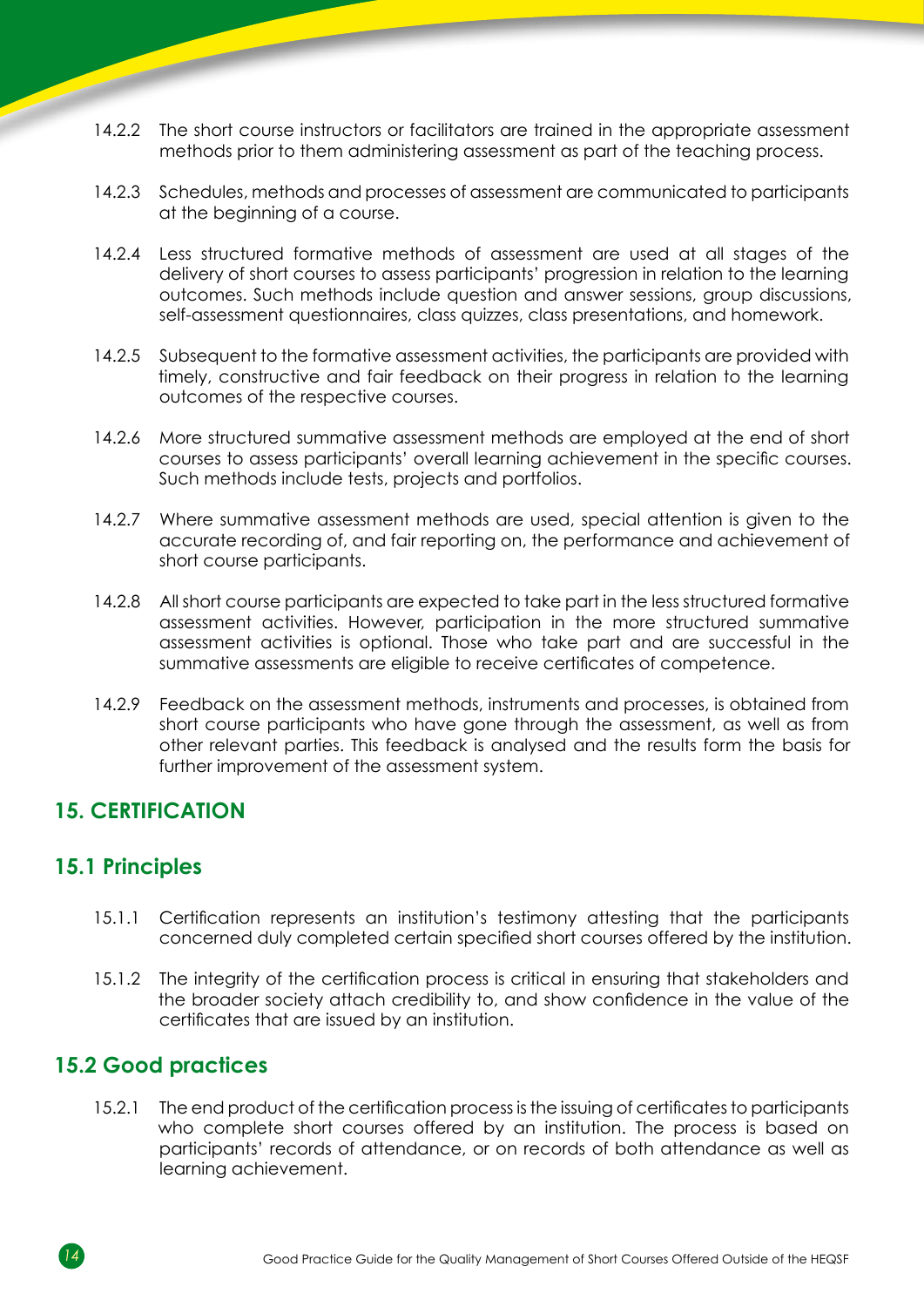- 15.2.2 The integrity of the certification process is guaranteed by having a secure participants' records system that includes a full audit trail of participants' attendance and/or learning achievement; and a proper record of communication from a relevant committee or office that recommends the issuing of certificates to deserving short course participants.
- 15.2.3 The design and format of the certificates, the process of issuing them and the delegation of authority for signing them; are determined at the level of an institution and not at the level of a faculty or a department (or equivalent academic structure).
- 15.2.4 The preparation, ordering and printing of certificates is coordinated and overseen by a central institutional office with clear lines of accountability and responsibility.
- 15.2.5 Certificates of attendance or participation are issued to participants who have attended and/or participated in classes and other learning activities associated with the respective short courses, including formative assessments. These certificates do not denote achievement of the learning outcomes; and thus participants cannot use them as confirmation of their competence in the subject matter of the respective short courses.
- 15.2.6 Certificates of competence are issued on the basis of the outcome of formal structured summative assessments. These certificates signify that the participants have attained the required learning achievement from the specific short courses, and thus they are taken to denote the bearers' competence in the subject matter of the respective short courses.
- 15.2.7 At the beginning of a short course, participants are provided with information on the requirements for certificates of attendance and competence, respectively. They are also informed about the possibility of making up for missed classes or learning activities (in order to be eligible for a certificate of attendance), and about the possibility of repeating failed summative assessments (in order to qualify for a certificate of competence).
- 15.2.8 Short course certificates have the same design and security features as those for formal qualifications. They, however, bear the following distinct sets of information:
	- Name of the issuing institution;
	- Registration number of institution (if it is a private higher education institution);
	- Clear designation of certificate: either 'certificate of attendance' or 'certificate of competence';
	- Names and registration details of the participant who is being certificated;
	- Full title of the short course:
	- Short course identity number from the institution's short course register;
	- Duration of the short course (including an indication of the duration of practical and/or work-based components);
	- Level of achievement (for example, *cum laude*) if it is a certificate of competence;
	- Designations and signatures of duly delegated officials; and
	- Date of issue of the certificate.
- 15.2.9 Certificates of competence are issued together with academic transcripts which provide a descriptive record of the achievement levels attained by the short course participants in the various assessments that are attached to the course outcomes.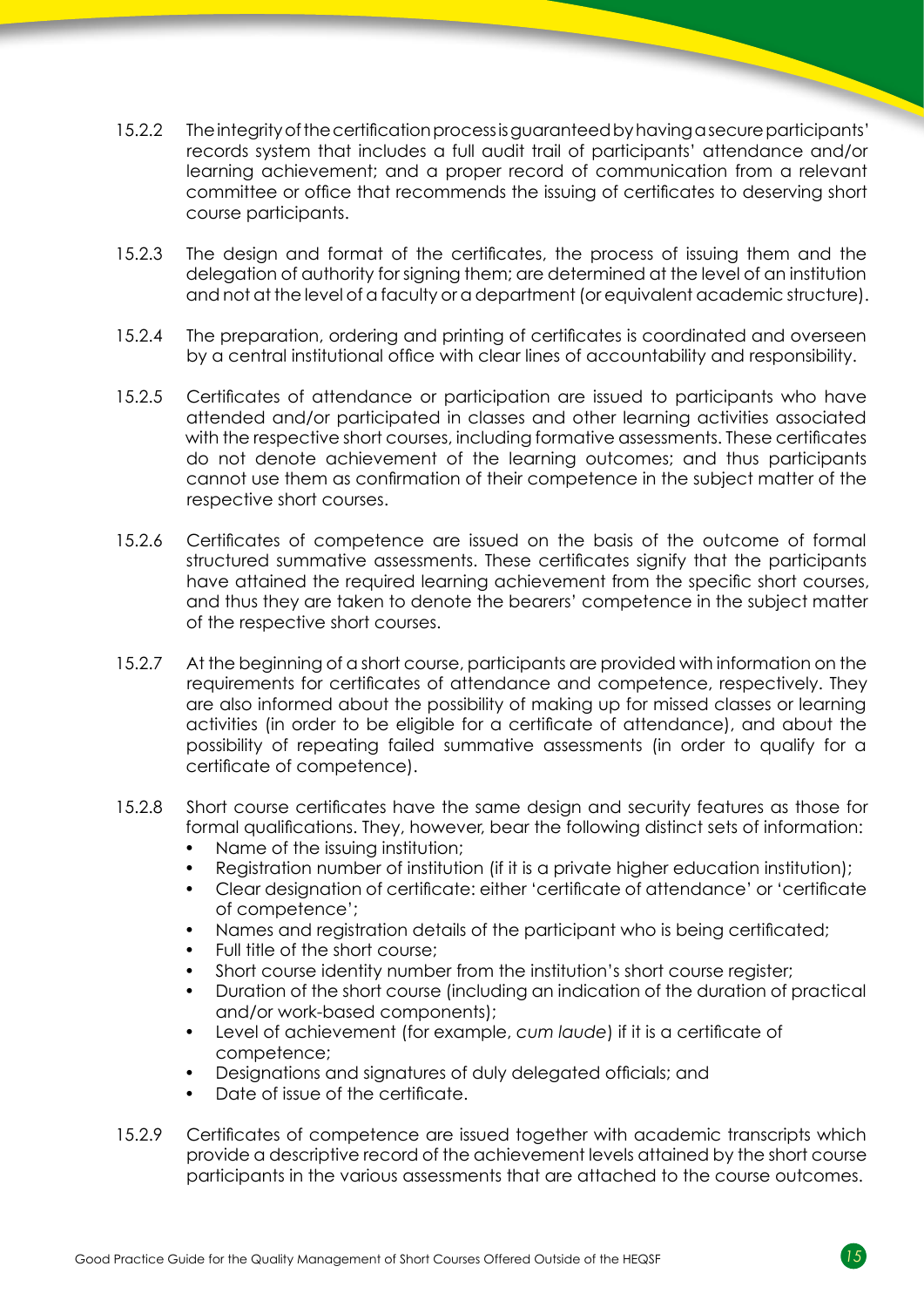# **16. RECORDS MANAGEMENT**

### **16.1 Principles**

- 16.1.1 Commitment to the maintenance of complete and accurate records of courses and participants is critical in enhancing the credibility, reputation, integrity and value of the short courses offered by an institution.
- 16.1.2 The long term integrity of course and participant records is essential; and is dependent on securing them from the possibility of being tampered with, and being damaged by fire and other disasters.

#### **16.2 Good practices**

- 16.2.1 Staff members who are involved in the short course value chain keep comprehensive and accurate records on relevant aspects, including registration, attendance, participation and achievement in assessments, and course completion, to mention but a few.
- 16.2.2 All records are integrated into a limited-access database for short courses which is maintained and managed centrally as a subset of the overall information management system of an institution.
- 16.2.3 The short course records and data management system is designed in such a way that reports on participants' attendance and/or achievements in any particular course, can be generated and made available to participants and/or their sponsors, upon request.
- 16.2.4 High level security is accorded to all records at all times to prevent the possibility of having some of the records lost, or being tampered with in one way or another.
- 16.2.5 The Faculty (or equivalent structure) that offers any particular short course also keeps files containing copies of all publicity and advertising material used for the purpose of marketing short courses; course attendance lists; all course information and material used including assessment and outcomes of assessments; copies of completed course evaluation questionnaires; and copies of compliments and/or complaints from participants and/or sponsors.

#### **17. MONITORING, REVIEW AND CONTINUOUS IMPROVEMENT**

#### **17.1 Principles**

- 17.1.1 The quality management of short courses is a cyclic process that continues throughout the duration of any particular course in a formative manner, as well as in a summative manner at the end of a course.
- 17.1.2 The processes of monitoring and review provide data and information that serve as the basis for charting the appropriate pathways for the continuous improvement of the different activities in the short course value chain.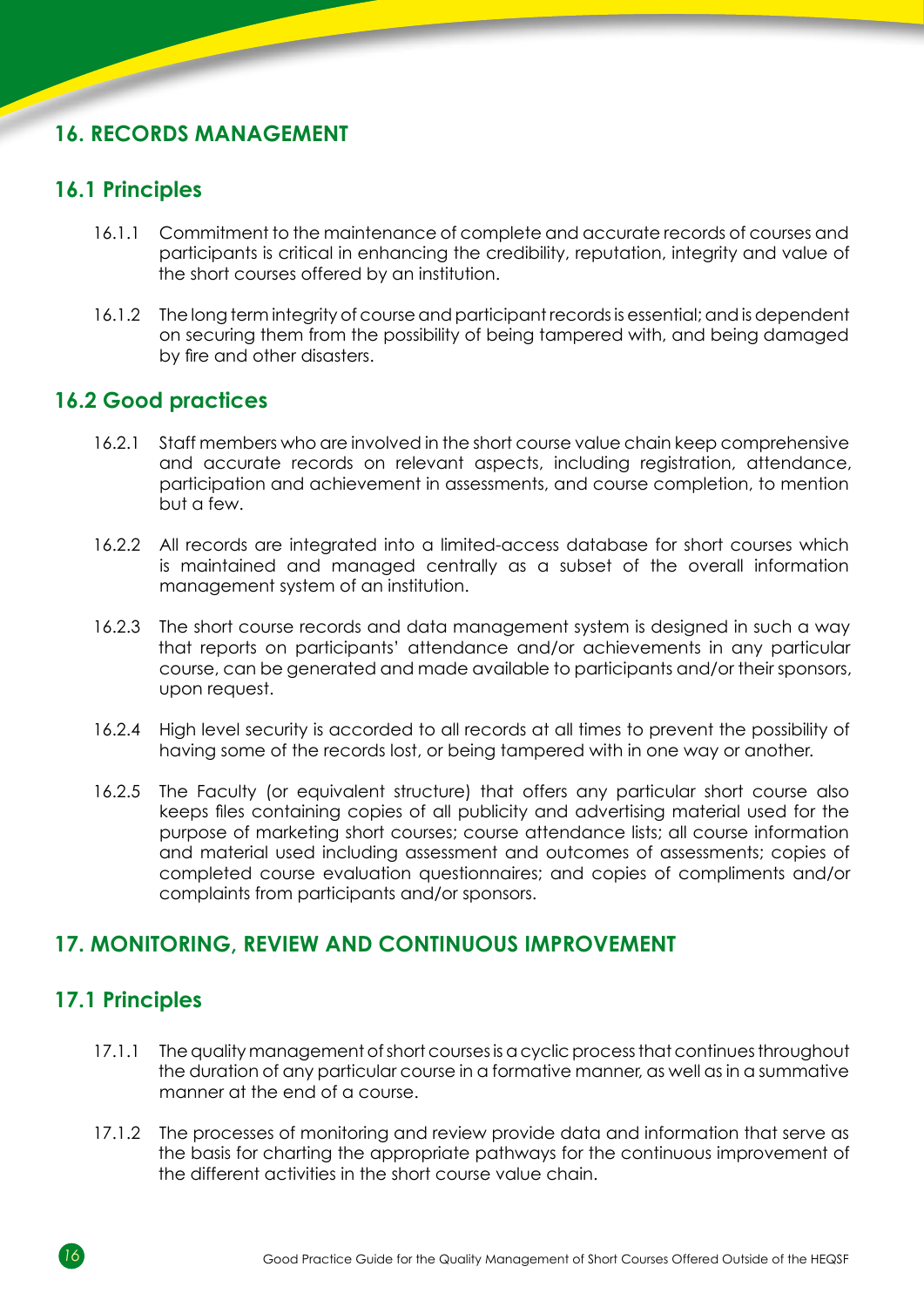### **17.2 Good practices**

- 17.2.1 The central structure responsible for the governance and coordination of short courses in an institution drives and oversees the process of monitoring and review of short courses.
- 17.2.2 Clear monitoring and review processes and procedures are formulated, and are used consistently to ensure that quality is never compromised.
- 17.2.3 Monitoring and review are undertaken in a timely and thorough fashion in order to obtain accurate and sufficient evidence on which to base any improvement plans.
- 17.2.4 Course evaluation questionnaires administered to participants, employers and/or sponsors provide critical information on all aspects of the design and delivery of short courses. They also provide information on overall participants' experience, as well as on the impact of the courses on participants' attitude, behaviour and performance outside the teaching and learning environment.
- 17.2.5 Short courses are formally reviewed periodically, at least every five (5) years, in order to establish the extent to which they meet the intended objectives, and the extent to which they remain relevant to, or in tune with, developments in the micro and macro environments.
- 17.2.6 Better results are obtained when the reviews are undertaken by panels whose composition includes external experts in the relevant fields, as well as representatives of key stakeholders (for example, representatives of employers and key sponsors of participants).
- 17.2.7 The results of monitoring and review processes inform the development of quality improvement plans that cover the entire short course value chain; from course design, through course delivery to course evaluation and assessment of impacts.

### **18. CONCLUSION**

- 18.1 The offering of short courses has arguably become the single largest 'third mission' activity of higher education institutions in South Africa. This is so, mostly because the education, social and economic policies of the democratic South Africa have created conducive conditions for a 'short course revolution'.
- 18.2 The 'short course revolution' referred to above has been taking place in the context of almost non-existent national norms and minimum quality standards for this type of learning programmes. The offering of short courses has, in effect, become a *laissez faire* affair for the higher education institutions.
- 18.3 The HEQC of the CHE, as the body responsible for quality assurance in higher education, finds the situation describe above as untenable, and has, therefore, developed this good practice guide to foster the quality management of short courses in higher education. This is essential in order to ensure that short course participants, their sponsors and other relevant stakeholders, get the value they deserve.

 $\overline{\phantom{a}}$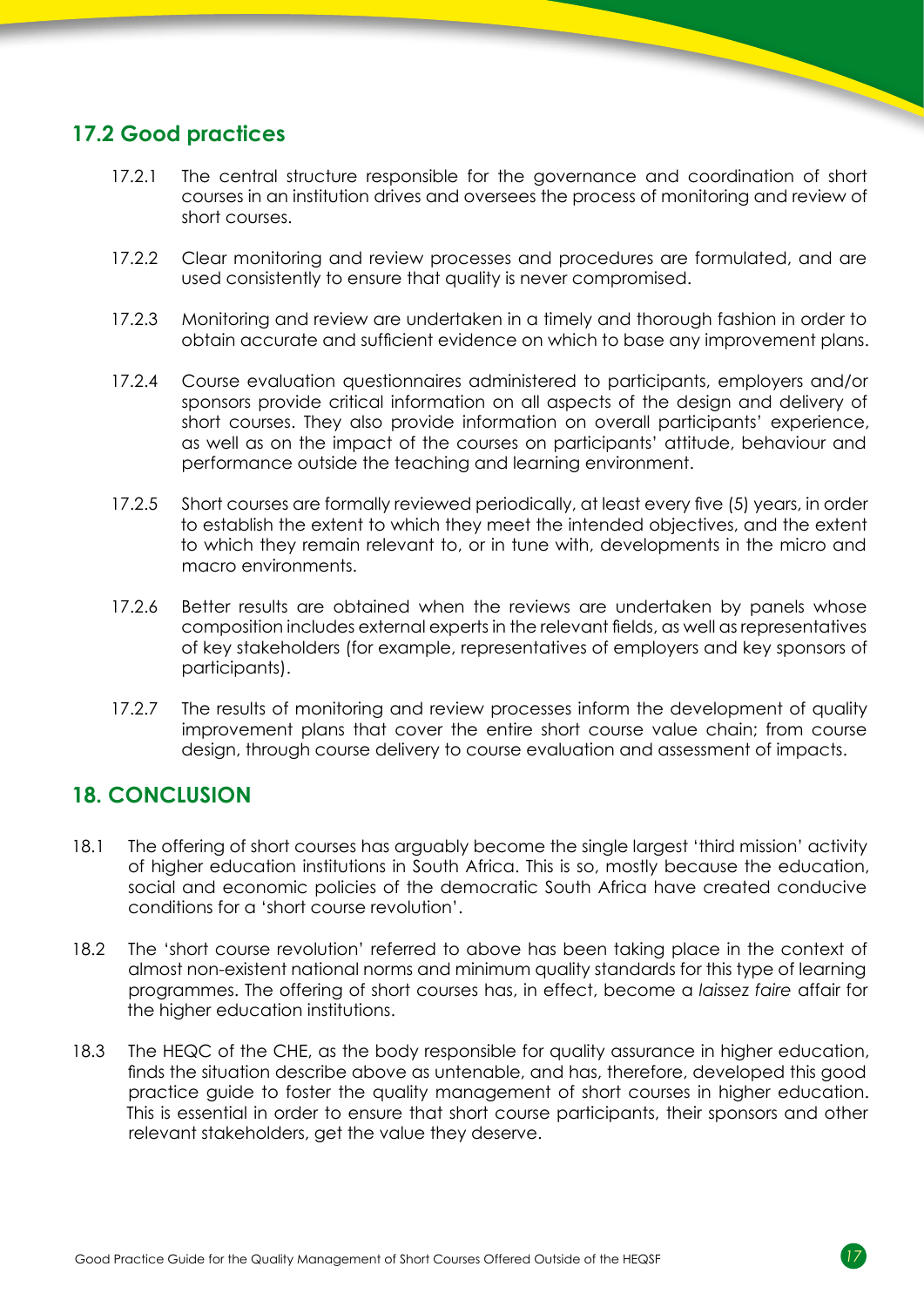- 18.4 The range of principles and good practices in the guide document should provide a basis for some degree of standardisation across the sector. This, in turn, could lead institutions to recognise each other's short courses when considering applications for access or advanced standing through RPL.
- 18.5 The translation of this good practice guide into practice is the responsibility of the institutions themselves. They will do so in the interest of accountability, and also in fulfilment of their *raison d'être*, which is all about creating and delivering value to the stakeholders.
- 18.6 The good practice guide is a 'living document', which will be up-dated when and if necessary. To this end, the HEQC welcomes feedback from institutions on their experience with putting into practice the principles and good practices that have been outlined in this guide.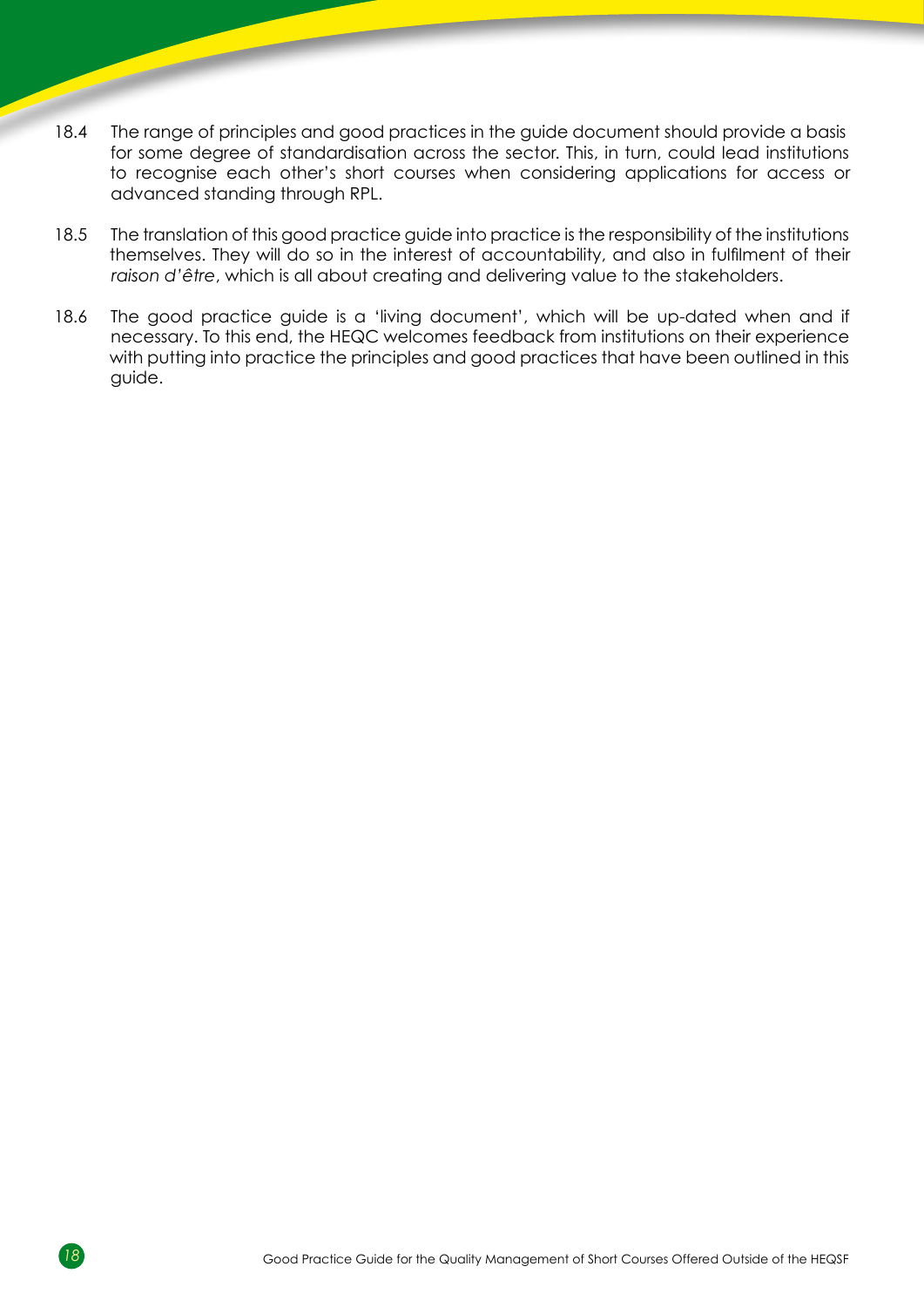| <b>NOTES</b> |  |
|--------------|--|
|              |  |
|              |  |
|              |  |
|              |  |
|              |  |
|              |  |
|              |  |
|              |  |
|              |  |
|              |  |
|              |  |
|              |  |
|              |  |
|              |  |
|              |  |
|              |  |
|              |  |
|              |  |
|              |  |
|              |  |
|              |  |
|              |  |
|              |  |
|              |  |
|              |  |
|              |  |
|              |  |
|              |  |
|              |  |
|              |  |
|              |  |
|              |  |
|              |  |
|              |  |
|              |  |
|              |  |
|              |  |
|              |  |
|              |  |
|              |  |
|              |  |
|              |  |
|              |  |
|              |  |
|              |  |
|              |  |
|              |  |
|              |  |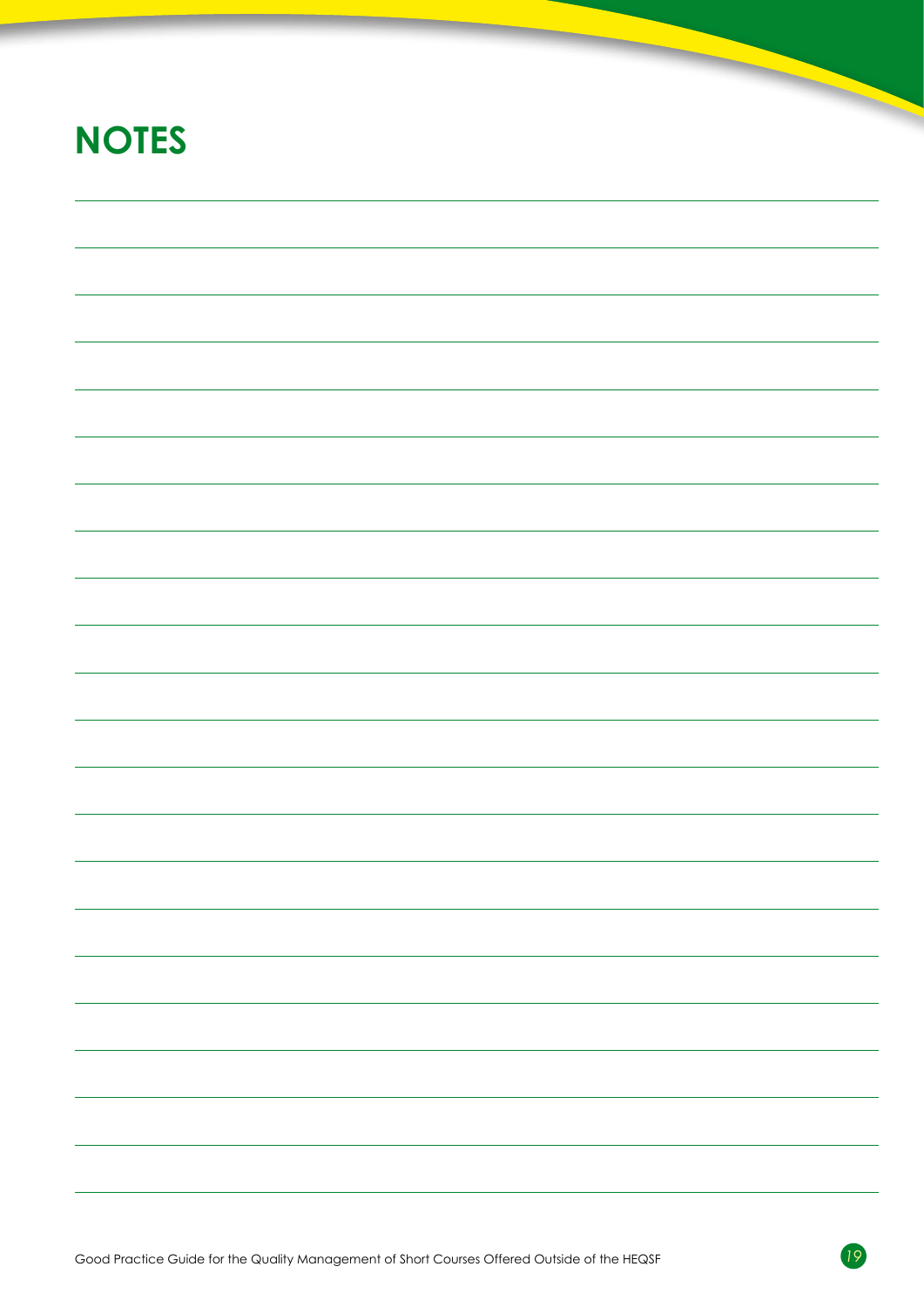|  | <b>NOTES</b> |  |  |
|--|--------------|--|--|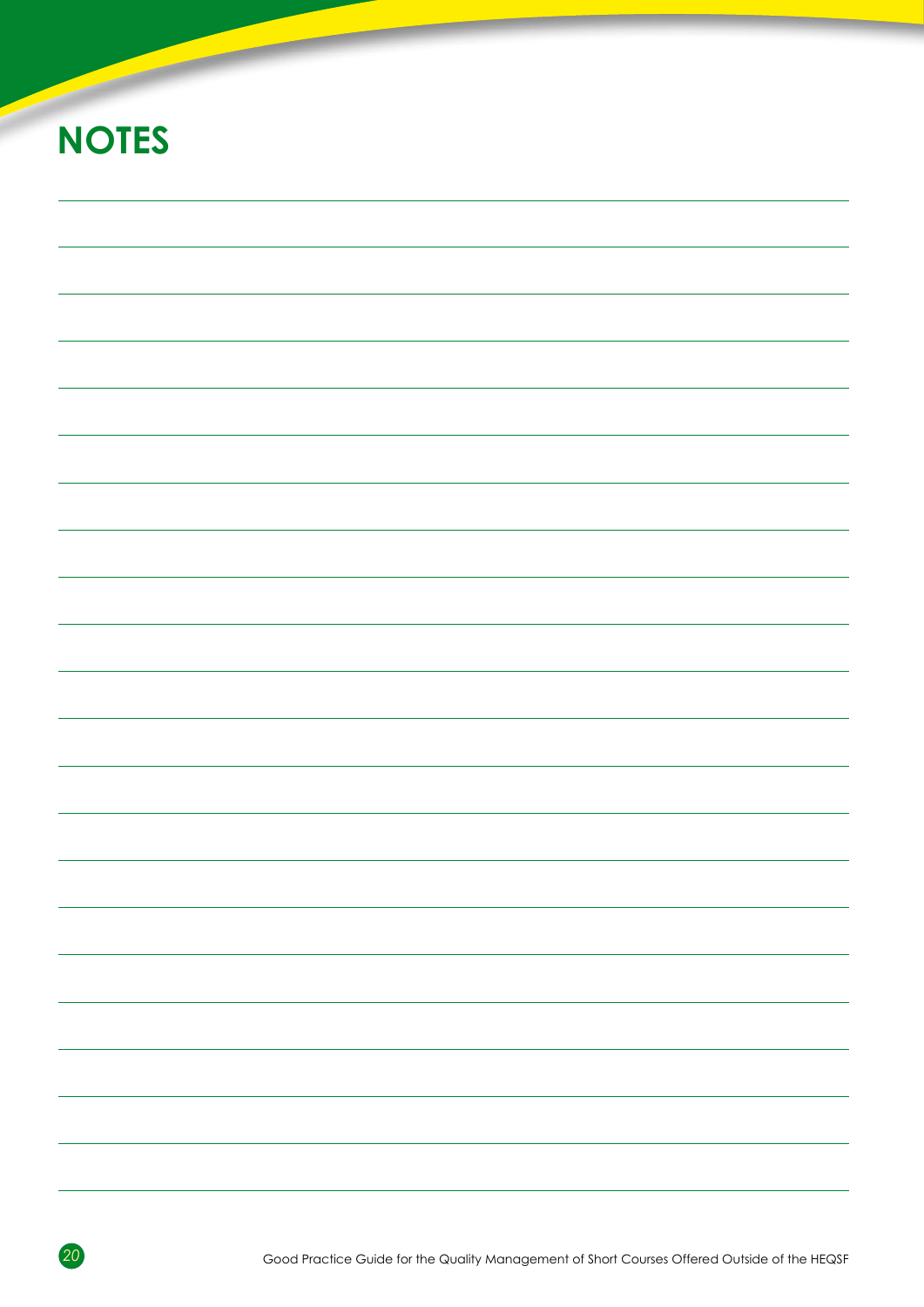